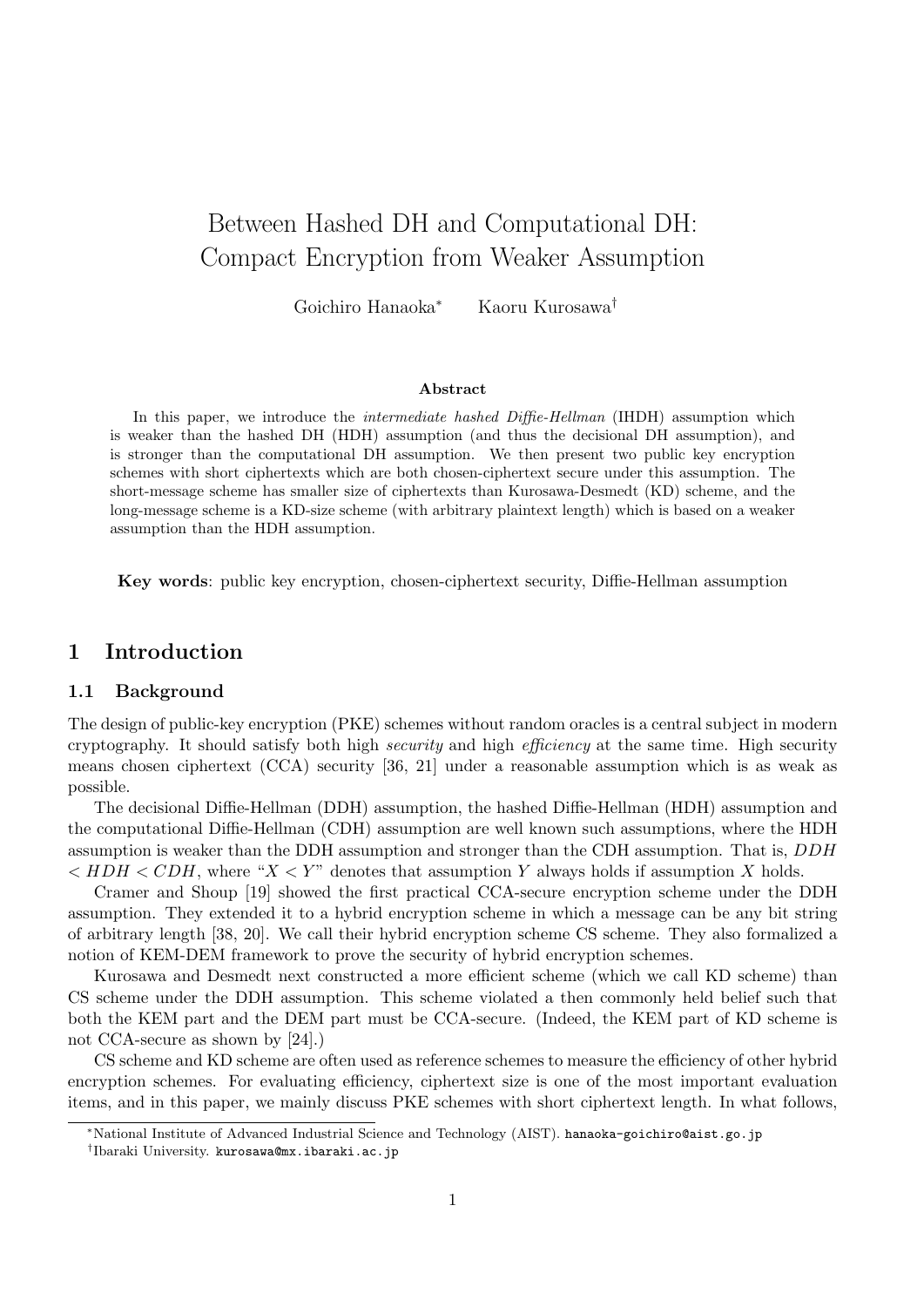CS-size scheme denotes a scheme whose size of ciphertexts is the same as that of CS scheme (i.e. three group elements of ciphertext overhead), and KD-size scheme denotes a scheme whose size of ciphertexts is the same as that of KD scheme (i.e. two group elements and one MAC of ciphertext overhead).

In [18], Cash, Kiltz and Shoup demonstrated a CCA-secure encryption scheme under the CDH assumption by utilizing the hardcore bits. However, the size of ciphertexts is very large. The first CS-size scheme under the CDH assumption was given by Hanaoka and Kurosawa [23]. KD-size schemes under the HDH assumption were shown by Hofheinz and Kiltz [25] and Hanaoka and Kurosawa [23] independently.

Abe, Gennaro and Kurosawa [2] introduced the tag-KEM paradigm. Hofheinz and Kiltz [25] relaxed the notion of CCA-security of KEM to constrained CCA (CCCA) security. KD scheme can be explained in each of these frameworks.

#### 1.2 Our Contribution

In this paper, we first introduce a new intractability assumption which we call the intermediate hashed Diffie-Hellman (IHDH) assumption. The IHDH assumption states that it is hard to compute  $g^{\alpha\beta}$  from  $g, g^{\alpha}, g^{\beta}$  and  $h(g^{\alpha\beta})$ , where g is a generator of an Abelian group G with prime order p, and h is a function whose output length is  $\frac{1}{2} \log_2 p$  bits. We then show that the IHDH assumption is weaker than the HDH assumption, and is stronger than the CDH assumption. That is,  $DDH < HDH < CDH$ .

Next we present two compact encryption schemes, a short-message scheme and a long-message scheme, which are both CCA-secure under the IHDH assumption.

- The short-message scheme has smaller size ciphertexts than KD scheme. It can encrypt only short messages with logarithmic length in the security parameter (say at most  $7 \sim 50$  bits long), but still be useful to encrypt passwords, for example. This is the first scheme which simultaneously yields both shorter ciphertexts than that of KD schemes and CCA-security from a weaker assumption than the HDH assumption.
- The long-message scheme can encrypt any bit string of arbitrary length. It is a KD-size scheme which is based on a weaker assumption than the HDH assumption.

We stress that in this paper, we mainly discuss ciphertext length, and computational cost is not taken into account for efficiency evaluation. In fact, our proposed schemes are less efficient than KD scheme in terms of computational cost.

As by-products, two generic techniques for designing efficient PKE schemes can also be derived from our proposed schemes. These techniques are as follows: (1)A method for constructing PKE schemes from any key encapsulation mechanism (KEM) without using DEMs, (2)A computationally cost-free conversion from any CCCA-secure KEM [25] into a CCA-secure KEM.

#### 1.3 Related Works

In the literatures, methods for constructing practical CCA-secure PKE schemes with better efficiency and/or stronger security have been actively studied. Here, we briefly review previous results.

As mentioned above, the first practical CCA-secure PKE was proposed by Cramer and Shoup [19, 20], and this scheme was further improved by Kurosawa and Desmedt [30]. Hofheinz and Kiltz [25], and Hanaoka and Kurosawa [23] independently proposed variants of KD scheme whose security can be proven under the HDH assumption.

After the proposal of KD scheme, there are mainly two directions for improving it: (1) One direction is to improve efficiency by using stronger assumptions, e.g.  $[14, 29]$ , and  $(2)$  the other is to relax the underlying assumption, e.g. [37, 25, 18, 23].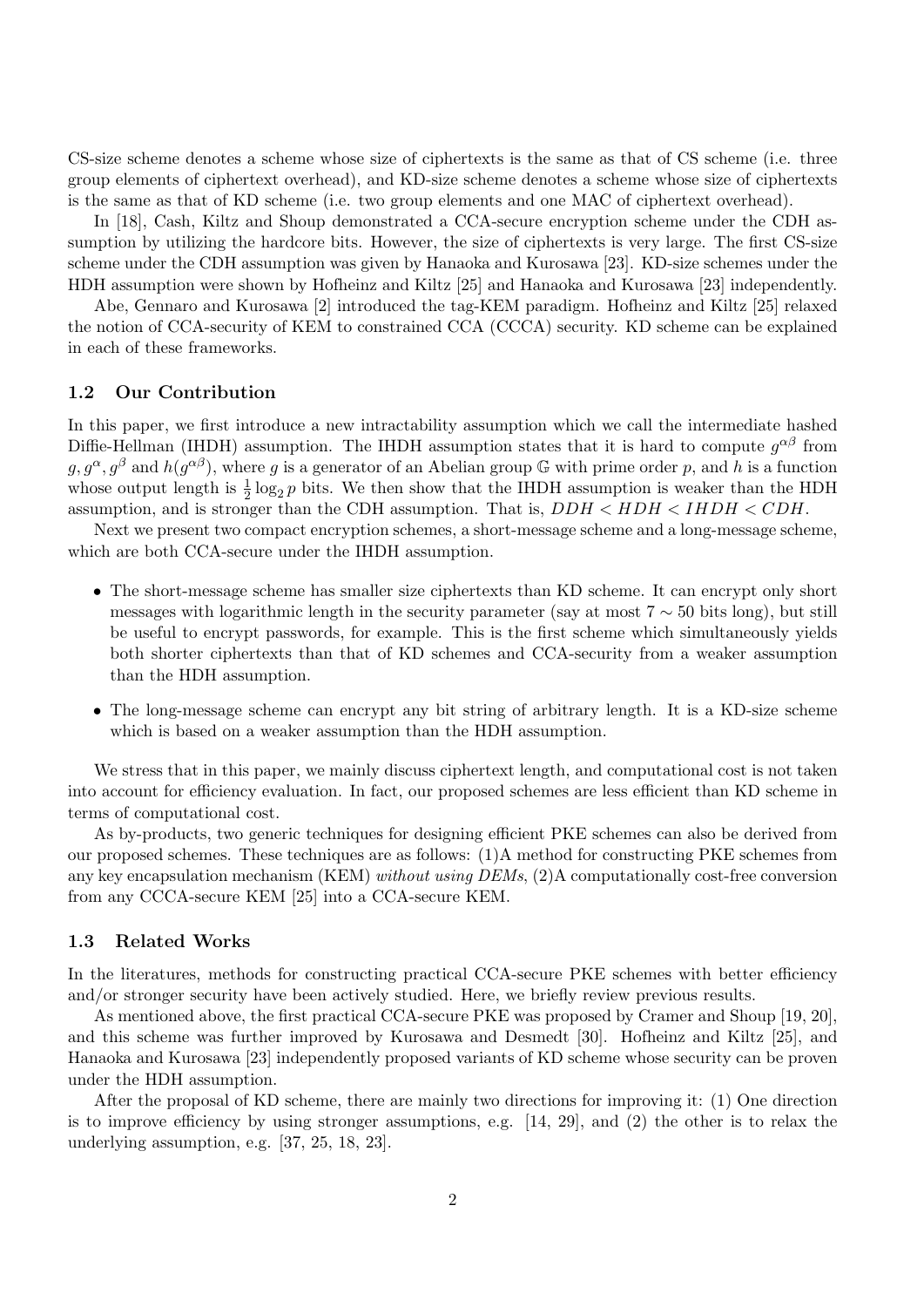

Figure 1: Relation among our proposed and existing schemes, where  $|KD|$ ,  $> |KD|$ , and  $< |KD|$  denote ciphertext overhead of KD scheme, larger ciphertext overhead than that of KD scheme, and smaller ciphertext overhead than that of KD scheme, respectively, and  $> HDH$  and  $< HDH$  are weaker and stronger assumptions than the HDH assumption, respectively.

For the first direction (i.e. direction (1)), Boyen, Mei, and Waters [14] proposed more efficient PKE schemes from the bilinear DH (BDH) assumption [9, 10, 16], and this scheme is constructed by using the Canetti-Halevi-Katz transform [17] along with specific algebraic properties of certain efficient identitybased encryption schemes [7, 39]. In [29], Kiltz presented an efficient PKE scheme whose ciphertext length is the same as that of [14], and its CCA-security is proven under the Gap HDH (GHDH) assumption. [1, 31, 13, 18, 3] yield signicantly shorther ciphertexts than the above mentioned schemes. However, these schemes require random oracles which do not exist in the real world [15].

For the second direction (i.e. direction (2)), Shacham [37] and Hofheinz and Kiltz [25] independently proposed CCA-secure PKE scheme from the *n*-linear assumption [8], where  $DDH = 1$ -linear  $\lt 2$ -linear  $\lt$  $\cdots$  < CDH. However, the size of ciphertexts is about n times larger than that of KD scheme. Under the CDH assumption, Cash, Kiltz, and Shoup [18] proposed a CCA-secure PKE scheme. However, its ciphertext length is also significantly larger than that of CS scheme (and thus KD scheme). Hanaoka and Kurosawa presented another CCA-secure PKE scheme from the CDH assumption whose ciphertext length is the same as that of CS scheme. In [26] and [27], Hofheinz and Kiltz proposed a CCA-secure PKE scheme from the factoring assumption and the higher order residuosity assumption which are considerably weak assumptions. However, their ciphertext length are longer than that of KD scheme (over elliptic curves), and it is not known whether factoring is harder than Diffie-Hellman problems.

In summary, we see that all existing schemes are either less secure or less efficient in terms of ciphertext length than the (hashed variants of) KD scheme. Fig. 1 depicts relations among these schemes and our proposed schemes.

# 2 Preliminaries

#### 2.1 PKE and CCA Security

In this subsection, we review definitions of the model and CCA-security of PKE schemes. A PKE scheme consists of the following three algorithms:  $\textbf{Setup}(1^k)$  takes as input the security parameter  $1^k$  and outputs a decryption key dk and a public key  $PK$ . **Encrypt** $(PK, M)$  takes as input a public key  $PK$ and a plaintext  $M \in \mathcal{M}$ , and outputs a ciphertext C. Decrypt $(dk, C, PK)$  takes as input the private key dk, a ciphertext C, and the public key PK, and outputs M. We require that if  $(dk, PK) \stackrel{R}{\leftarrow}$  Setup $(1^k)$ and  $C \stackrel{R}{\leftarrow}$  **Encrypt**( $PK, M$ ) then  $\textbf{Decrypt}(dk, C, PK) = M$ . CCA-security of a PKE scheme is defined using the following game between an attack algorithm A and a challenger. Both the challenger and A are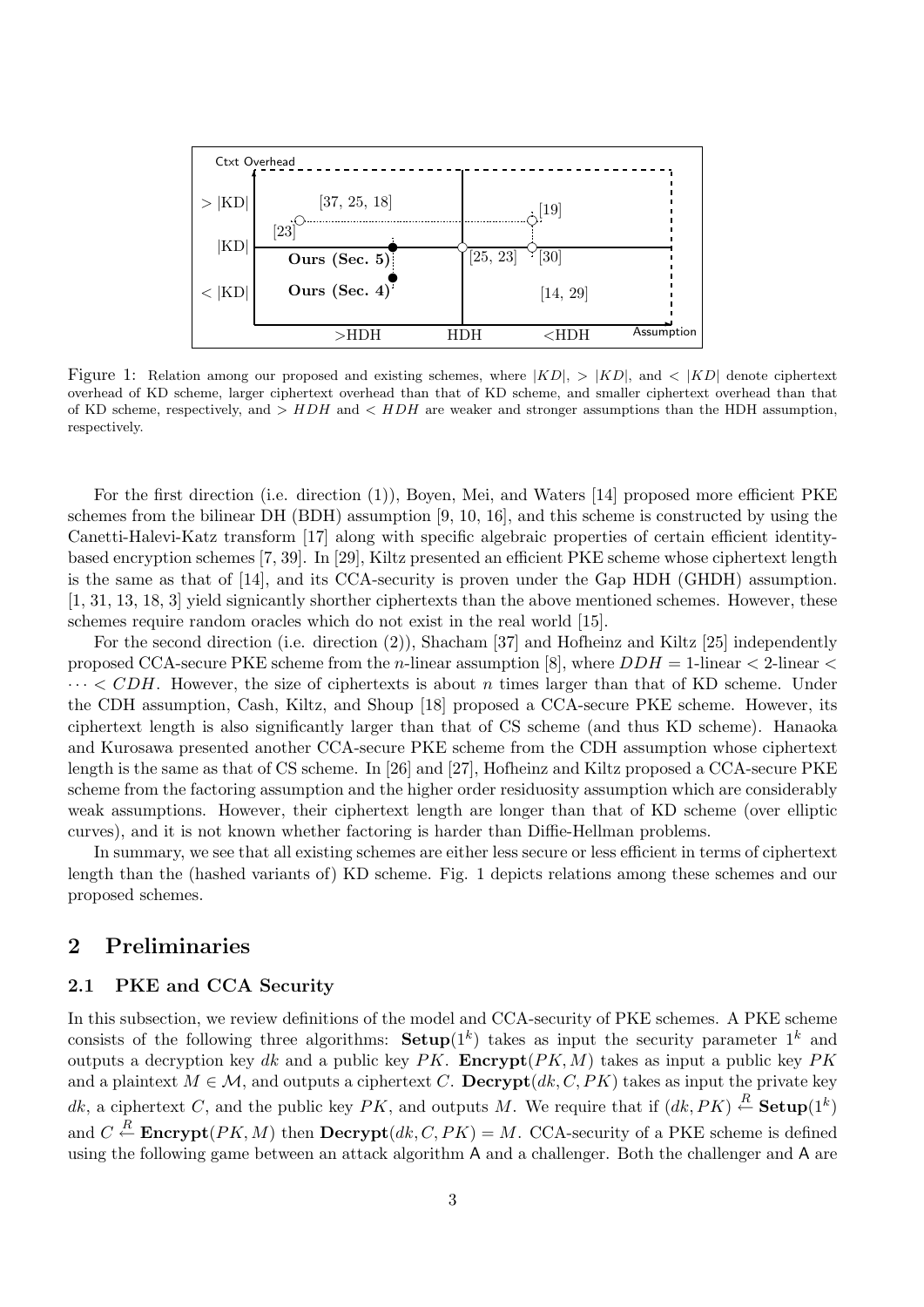given  $1^k$  as input.

- **Setup.** The challenger runs  $\textbf{Setup}(1^k)$  to obtain a decryption key dk and a public key PK, and gives PK to A.
- **Query I.** Algorithm A adaptively issues decryption queries  $C_1, \ldots, C_m$ . For query  $C_i$ , the challenger responds with  $\textbf{Decrypt}(dk, C_i, PK)$ .
- **Challenge.** At some point, A submits a pair of plaintexts  $(M_0, M_1) \in M^2$ . Then, the challenger picks a random  $b \in \{0,1\}$ , runs algorithm **Encrypt** to obtain the challenge ciphertext  $C^* \stackrel{R}{\leftarrow}$ **Encrypt** $(PK, M_b)$ , and give  $C^*$  to A.
- **Query II.** Algorithm A continues to adaptively issue decryption queries  $C_{m+1}, \ldots, C_{q_D}$ . For query  $C_i(\neq C^*)$ , the challenger responds as **Query I**.

**Guess.** Algorithm A outputs its guess  $b' \in \{0, 1\}$  for b and wins the game if  $b = b'$ .

Let  $AdvPKE_A$  denote the probability that A wins the game.

**Definition 1.** We say that a PKE scheme is  $(\tau, \epsilon, q_D)$  CCA-secure if for all  $\tau$ -time algorithms A who make a total of  $q_D$  decryption queries, we have that  $|AdvPKE_A-1/2| < \epsilon$ . If a PKE scheme is  $(\tau(k), \epsilon(k), q_D(k))$ CCA-secure for all polynomials  $\tau(k)$  and  $q_D(k)$  and some negligible function  $\epsilon(k)$ , we simply say that it is CCA-secure.

#### 2.2 KEM and (C)CCA Security

Here, we further give a review on definitions of the model and (C)CCA-security of KEMs. A KEM consists of the following three algorithms:  $\textbf{Setup}(1^k)$  takes as input the security parameter  $1^k$  and outputs a decryption key dk and a public key  $PK$ . **Encrypt** $(PK)$  takes as input a public key PK and outputs a pair  $(\psi, K)$  where  $\psi$  is a ciphertext and  $K \in \mathcal{K}$  is a data encryption key. Decrypt $(dk, \psi, PK)$ takes as input the private key dk, a ciphertext  $\psi$ , and the public key PK, and outputs  $K \in \mathcal{K}$  which will be used for decrypting the DEM part of hybrid encryption. We require that if  $(dk, PK) \stackrel{R}{\leftarrow}$  Setup $(1^k)$ and  $(\psi, K) \stackrel{R}{\leftarrow}$  **Encrypt** $(PK)$  then **Decrypt** $(dk, \psi, PK) = K$ . In [25], Hofheinz and Kiltz proposed the notion of CCCA-security for KEMs, and showed that it is generally possible to construct a CCA-secure PKE scheme from any CCCA-secure KEM if authenticated encryption [5] is used as DEM. CCCA-security for KEM is defined as follows: Both the challenger and A are given  $1^k$  as input.

- Setup. The challenger runs Setup $(1^k)$  to obtain a decryption key dk and a public key PK. The challenger also runs algorithm Encrypt to obtain  $(\psi^*, K^*) \stackrel{R}{\leftarrow}$  Encrypt $(PK)$  where  $K^* \in \mathcal{K}$ . Next, the challenger picks a random  $b \in \{0, 1\}$ . It sets  $K_0 = K^*$  and picks a random  $K_1$  in K. It then gives the public key PK and the challenge ciphertext  $(\psi^*, K_b)$  to algorithm A.
- **Query.** Algorithm A adaptively issues decryption queries  $(\psi_1, pred_1(\cdot)), ..., (\psi_{q_D}, pred_{q_D}(\cdot))$ . For query  $(\psi_i(\neq \psi^{\star}), pred_i(\cdot)),$  the challenger responds with  $K(\text{or ``}\perp") = \text{Decrypt}(dk, \psi_i, PK)$  if  $pred_i(K) =$ 1. It returns "⊥" otherwise.

**Guess.** Algorithm A outputs its guess  $b' \in \{0, 1\}$  for b and wins the game if  $b = b'$ .

Here, function  $pred_i: \mathcal{K} \to \{0,1\}$  is called predicate, and according to  $pred_1, ..., pred_{q_D}$ , uncertainty uncert<sub>A</sub> is estimated as uncert<sub>A</sub> = max<sub>E</sub>  $\frac{1}{q}$  $\frac{1}{q_D} \sum_{1 \leq i \leq q_D} \Pr_{K \in \mathcal{K}}[pred_i(K)] = 1$  when A runs with E, where E is an environment which interacts with A. See also [25] for some remarks on the definition. Let  $AdvKEM<sub>A</sub>$  denote the probability that A wins the game.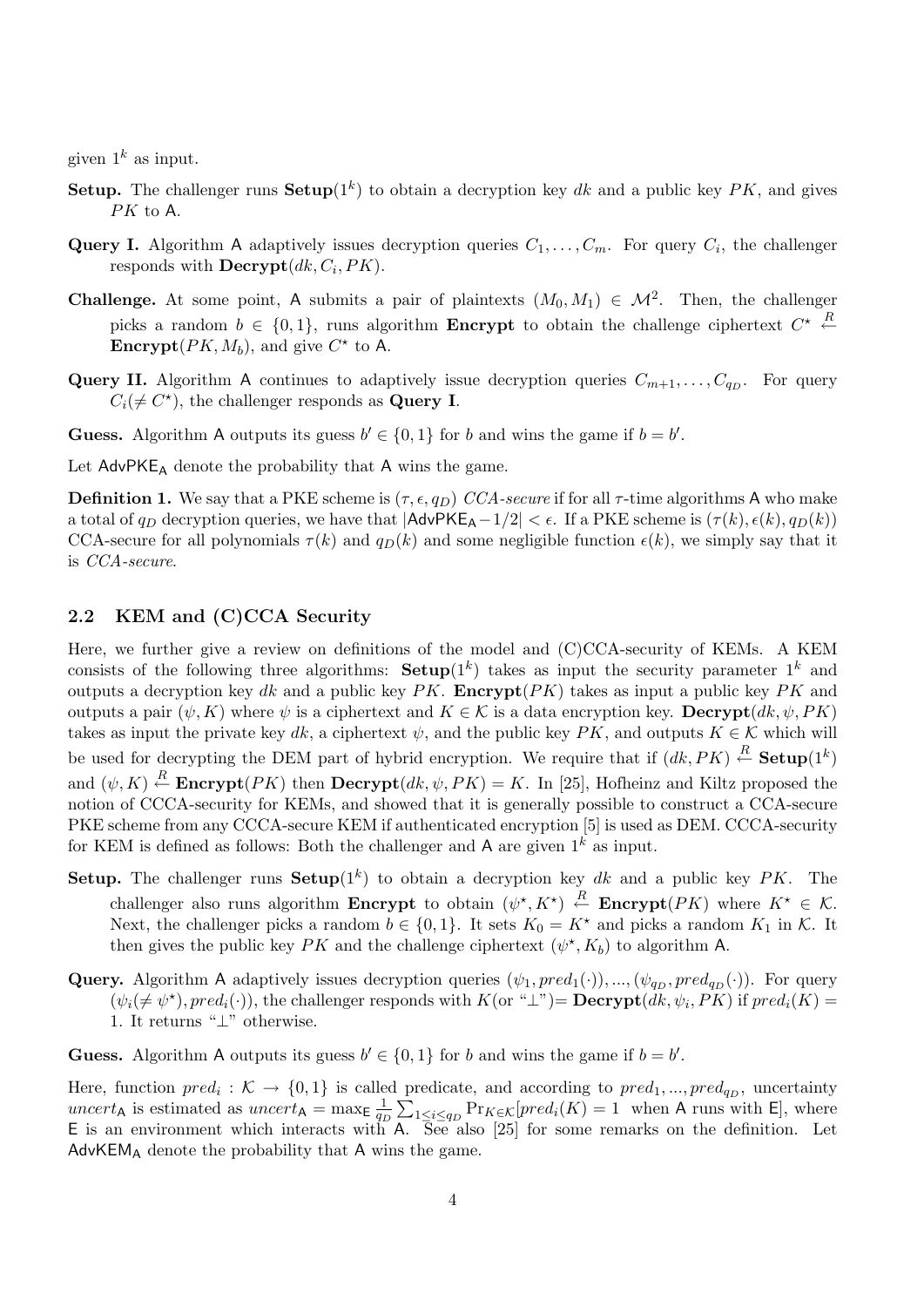**Definition 2.** We say that a KEM is  $(\tau, \epsilon, q_D, \mu)$ -CCCA-secure if for all  $\tau$ -time algorithms A who make a total of  $q_D$  decryption queries with uncert<sub>A</sub>  $\leq \mu$ , we have that  $|$ AdvKEM<sub>A</sub> – 1/2|  $\lt \epsilon$ . Especially, we say that a KEM is  $(\tau, \epsilon, q_D)$ -CCA-secure if it is  $(\tau, \epsilon, q_D, 1)$ -CCCA-secure. If a KEM is  $(\tau(k), \epsilon(k), q_D(k), \mu)$ -(C)CCA-secure for all polynomials  $\tau(k)$  and  $q_D(k)$  and some negligible function  $\epsilon(k)$  (and  $\mu > 0$ ), we simply say that it is (C)CCA-secure.

As mentioned above, a hybrid encryption scheme from a CCCA-secure KEM and an authenticated symmetric key encryption (AE) scheme [5] becomes a CCA-secure PKE scheme [25], and that from a CCA-secure KEM and a CCA-secure data encapsulation mechanism (DEM) becomes also a CCA-secure PKE scheme [38]. It is known that an AE scheme yields a (at least) k-bit longer ciphertext than a plaintext, for the security parameter k, while ciphertext length of a CCA-secure DEM can be determined to be the same as the plaintext length if we use a strong pseudorandom permutation [32, 34] as a DEM.

#### 2.3 Conventional Diffie-Hellman Assumptions

Let  $\mathbb G$  be a multiplicative group with prime order p. Then, the CDH problem on  $\mathbb G$  is stated as follows. Let A be an algorithm, and we say that A has advantage  $\epsilon$  in solving the CDH problem on G if  $Pr[A(g, g^{\alpha}, g^{\beta})]$  $g^{\alpha\beta}$   $\geq \epsilon$ , where the probability is over the random choice of generators g in G, the random choice of  $\alpha$ and  $\beta$  in  $\mathbb{Z}_p$ , and the random bits consumed by A.

**Definition 3.** We say that the  $(\tau, \epsilon)$ -CDH assumption holds in G if no  $\tau$ -time algorithm has advantage  $\epsilon$  in solving the CDH problem on G. If the  $(\tau(k), \epsilon(k))$ -CDH assumption holds for all polynomial  $\tau(k)$ and some negligible function  $\epsilon(k)$ , we simply say that the CDH assumption holds.

The hashed Diffie-Hellman (HDH) problem on G and function  $H: \mathbb{G} \to S$  is stated as follows. Let A be an algorithm, and we say that A has advantage  $\epsilon$  in solving the HDH problem on G and H if

$$
1/2 \cdot |\Pr[\mathsf{A}(g, g^{\alpha}, g^{\beta}, H(g^{\alpha\beta})) = 0] - \Pr[\mathsf{A}(g, g^{\alpha}, g^{\beta}, T) = 0]| \ge \epsilon,
$$

where the probability is over the random choice of generators g in  $\mathbb{G}$ , the random choice of  $\alpha$  and  $\beta$  in  $\mathbb{Z}_p$ , the random choice of  $T \in \mathcal{S}$ , and the random bits consumed by A.

**Definition 4.** We say that the  $(\tau, \epsilon)$ -HDH assumption holds in G and H if no  $\tau$ -time algorithm has advantage  $\epsilon$  in solving the HDH problem on G and h. Especially, we say that the  $(\tau, \epsilon)$ -DDH assumption holds in G if  $(\tau, \epsilon)$ -HDH assumption holds in G and H, where H is the identity function. If the  $(\tau(k), \epsilon(k))$ -HDH (resp. DDH) assumption holds for all polynomial  $\tau(k)$  and some negligible function  $\epsilon(k)$ , we simply say that the HDH (resp. DDH) assumption holds.

It is known that the DDH assumption implies the HDH assumption if  $H$  is a key derivation function (KDF) [38], but not vice versa.

#### 2.4 Other Tools

Target Collision Resistant Hash Functions. Let  $TCR : \mathcal{X} \rightarrow \mathcal{Y}$  be a hash function, A be an algorithm, and A's advantage be  $Pr[TCR(x') = TCR(x) \in \mathcal{Y} \wedge x' \neq x]$   $x \stackrel{R}{\leftarrow} \mathcal{X}; x' \stackrel{R}{\leftarrow} A(x)],$  where the probability is over the random choice of  $x$  in  $\mathbb G$  and the random bits consumed by A.

**Definition 5.** We say that TCR is a  $(\tau, \epsilon)$ -target collision resistant hash function (TCRHF) if no  $\tau$ -time algorithm has advantage  $\epsilon$ . If it is a  $(\tau(k), \epsilon(k))$ -TCRHF for all polynomial  $\tau(k)$  and some negligible function  $\epsilon(k)$ , we simply say that it is a TCRHF.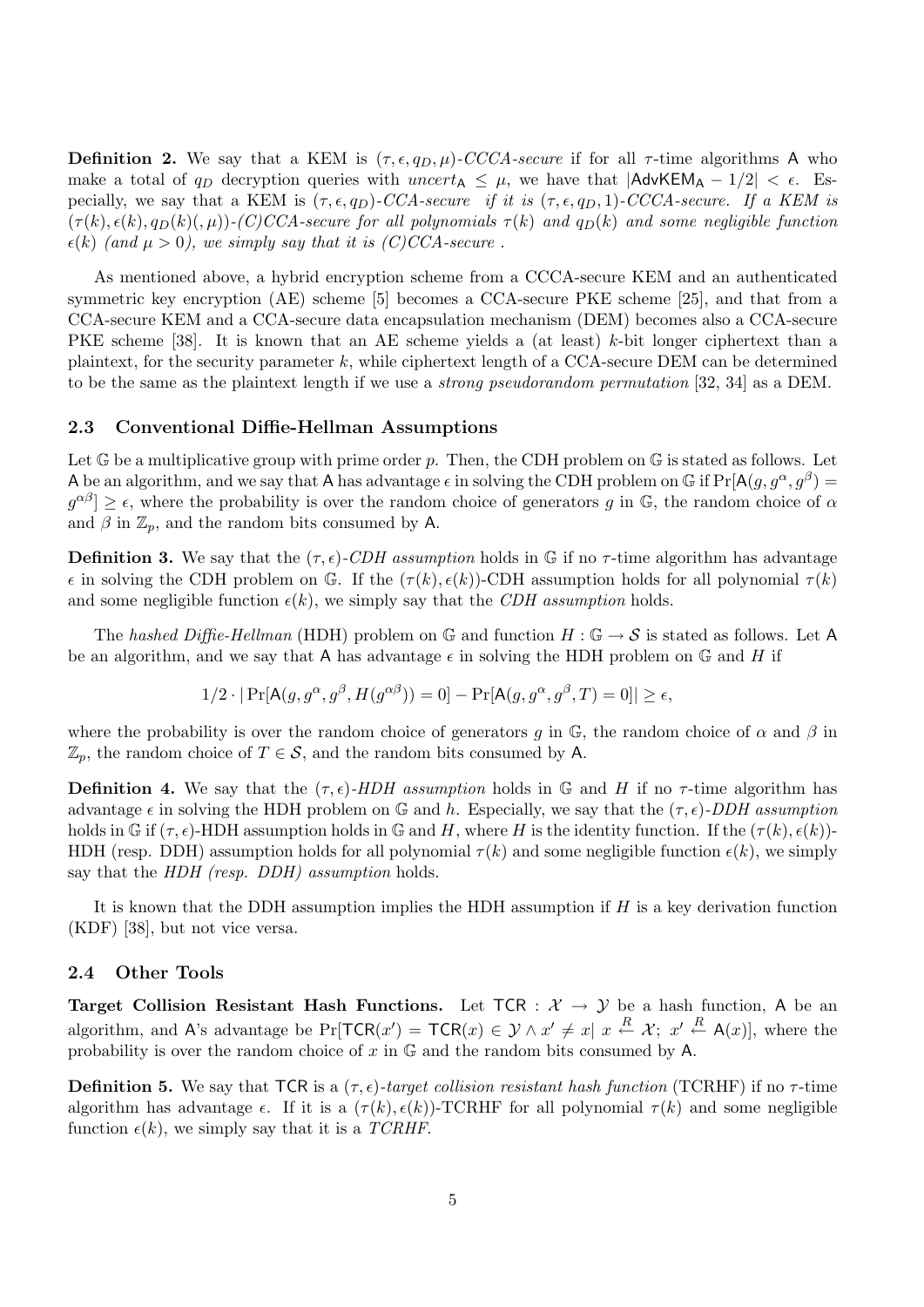Key Derivation Functions. Let  $H : \mathcal{X} \to \mathcal{Y}$  be a function, A be an algorithm, and A's advantage be  $1/2 \cdot |Pr[A(H(x)) = 0] - Pr[A(T) = 0]|$ , where the probability is over the random choice of x in X and the random choice of  $T \in \mathcal{Y}$ , and the random bits consumed by A.

**Definition 6.** We say that H is a  $(\tau, \epsilon)$ -key derivation function (KDF) if no  $\tau$ -time algorithm has advantage  $\epsilon$ . If it is a  $(\tau(k), \epsilon(k))$ -KDF for all polynomial  $\tau(k)$  and some negligible function  $\epsilon(k)$ , we simply say that it is a KDF.

## 3 New Assumptions between CDH and DDH

#### 3.1 IDH Assumption and IHDH Assumption

Let  $\mathbb G$  be a cyclic group of prime order p, and let g be a generator. It is known that the discrete Let  $G$  be a cyclic group of prime order p, and let y be a generator. It is known that the discrete security when  $\sqrt{p}$  is k-bit long. In what follows, assume that G has k-bit security, that is, p is 2k-bit long. The relationship between KD scheme and Pollard rho algorithm is also discussed at Appendix E. Now we introduce the intermediate DH assumption (IDH assumption) and the intermediate hashed DH assumption (IHDH assumption). Each assumption states that it is hard to compute  $g^{\alpha\beta}$  from  $g, g^{\alpha}, g^{\beta}$ and K, where K is some k-bit information of  $g^{\alpha\beta}$ . In the IDH assumption, K is the k most significant bits of  $g^{\alpha\beta}$ . In the IHDH assumption,  $K = h(g^{\alpha\beta})$  for some hash function  $h : \mathbb{G} \to \{0,1\}^k$ . The IHDH assumption is defined more formally as follows. Let A be an algorithm, and we say that A has advantage  $\epsilon$  in solving the IHDH problem on  $\mathbb{G}$  and  $h : \mathbb{G} \to \{0,1\}^k$  if

$$
\Pr[\mathsf{A}(g, g^{\alpha}, g^{\beta}, h(g^{\alpha \beta})) = g^{\alpha \beta}] \ge \epsilon
$$

where the probability is over the random choice of generator g in  $\mathbb{G}$ , the random choice of  $\alpha$  and  $\beta$  in  $\mathbb{Z}_p$ , and the random bits consumed by A.

**Definition 7.** We say that the  $(\tau, \epsilon)$ -*IHDH* assumption holds in G and h if no  $\tau$ -time algorithm has advantage  $\epsilon$  in solving the IHDH problem on G and h. If the  $(\tau(k), \epsilon(k))$ -IHDH assumption holds for all polynomial  $\tau(k)$  and some negligible function  $\epsilon(k)$ , we simply say that the *IHDH assumption* holds.

It is easy to prove that for k-bit security, the IHDH assumption on  $\mathbb{G}$  and  $h : \mathbb{G} \to \{0,1\}^k$  is implied by the HDH assumption in  $\mathbb{G}$  and  $H: \mathbb{G} \to \{0,1\}^{2k}$  (and thus the DDH assumption if H is a KDF) if  $h(x)$  maps to k most significant bits of  $H(x)$  for all  $x \in \mathbb{G}$ . For simplicity, throughout this paper k-msb(x) and  $k$ -lsb(x) denote k most and least significant bits of x, respectively. We note that for typical cases H does not need to yield a larger range than its domain since an element of  $\mathbb{G}$  is already 2k-bit long for the same security level. The IDH assumption is directly implied by the DDH assumption. More formally, these implications are addressed as follows:

**Theorem 1.** If the  $(\tau, \epsilon_{hdh})$ -HDH assumption on G and H : G  $\rightarrow$   $\{0,1\}^{2k}$  holds, then the  $(\tau, 2\epsilon_{hdh}$  +  $1/2^{-k}$ )-IHDH assumption on G and h also holds, where  $h(x) = k$ -msb $(H(x))$  for all  $x \in \mathbb{G}$ .

*Proof.* For proving the theorem, by using an algorithm A which for given  $(g, g^{\alpha}, g^{\beta}, h(g^{\alpha\beta}))$  computes  $g^{\alpha\beta}$  with non-negligible probability, we construct another algorithm B which for given  $(g, g^{\alpha}, g^{\beta}, Z)$  distinguishes whether  $Z = H(g^{\alpha\beta})$  or not with non-negligible advantage by using A.

Algorithm B is constructed as follows: For given  $(g, g^{\alpha}, g^{\beta}, Z)$ , B computes  $\omega = k$ -msb(Z) and inputs  $(g, g^{\alpha}, g^{\beta}, \omega)$  to A. Let Z' be A's output. Then, B outputs " $Z = H(g^{\alpha\beta})$ " if and only if  $H(Z') = Z$ . We note that  $(g, g^{\alpha}, g^{\beta}, \omega)$  is perfectly indistinguishable from a randomly chosen instance of the IHDH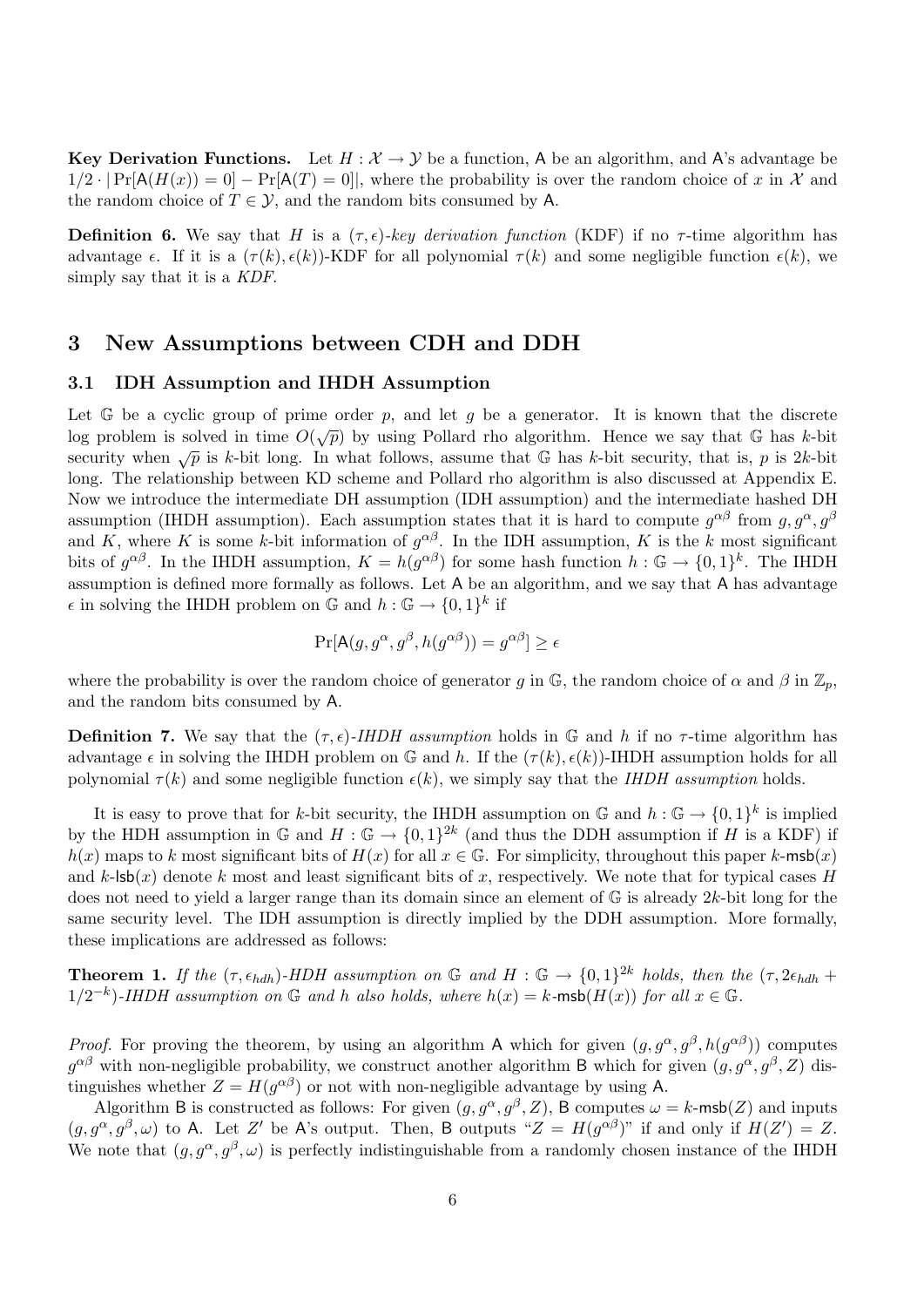

Figure 2: Implications among variants of the Diffie-Hellman assumptions, where " $A \stackrel{\text{xxx}}{\longleftarrow} B$ " denotes that assumption A is implied by assumption B under condition xxx for h and/or H. Conditions for h and H are as follows:  $\operatorname{kdf}_H$  denotes that H is a KDF, msb<sub>h</sub> and  $\mathsf{lsb}_H$  denote that  $h(x) = k$ -msb $(H'(x))$  and  $H(x) = k$ -lsb $(H'(x))$ , respectively, for all  $x \in \mathbb{G}$  assuming that the HDH assumption holds in  $\mathbb{G}$  and  $H': \mathbb{G} \to \{0,1\}^{2k}$ , msb'<sub>h</sub> denotes that for some function  $h': \{0,1\}^{k} \to \{0,1\}^{k}$ ,  $h(x) = h'(k\text{-msb}(x))$  for all  $x \in \mathbb{G}$ .

problem if  $Z = H(g^{\alpha\beta})$ , and therefore, A will output  $g^{\alpha\beta}$ . On the other hand, A may notice that  $(g, g^{\alpha}, g^{\beta}, \omega)$  is not in a valid form of an instance of the IHDH problem. In this case, B cannot know A's behavior, and A may output whatever it likes. However, Z is picked uniformly random from  $\{0,1\}^{2k}$ , and consequently even if  $k$ -msb( $Z$ ) is exposed to A, the remained part of  $Z$  is still information-theoretically hidden to A. Hence,  $H(Z') = Z$  happens with probability  $1/2^k$ . The contract of the contract of  $\Box$ 

Since the DDH assumption implies the HDH assumption, we also have the following corollary.

**Corollary 1.** If the  $(\tau, \epsilon_{ddh})$ -DDH assumption on G holds and H : G  $\rightarrow$   $\{0,1\}^{2k}$  is a KDF, then the  $(\tau, 2\epsilon_{ddh} + 2\epsilon_{kdf} + 1/2^k)$ -IHDH assumption on G and h holds, where  $h(x) = k$ -msb $(H(x))$  for all  $x \in \mathbb{G}$ .

#### 3.2 Decisional Variants

As usual, we can define a decisional (and hashed) version of the IHDH assumption. The hashed IHDH (IH<sup>2</sup>DH) problem on G, function  $H : \mathbb{G} \to \mathcal{S}$ , and function  $h : \mathbb{G} \to \{0,1\}^k$  is stated as follows. Let A be an algorithm, and we say that A has advantage  $\epsilon$  in solving the IH<sup>2</sup>DH problem on G, H, and h if

$$
1/2 \cdot |\Pr[\mathsf{A}(g, g^{\alpha}, g^{\beta}, h(g^{\alpha \beta}), H(g^{\alpha \beta})) = 0] - \Pr[\mathsf{A}(g, g^{\alpha}, g^{\beta}, h(g^{\alpha \beta}), T) = 0]| \ge \epsilon,
$$

where the probability is over the random choice of generators q in  $\mathbb{G}$ , the random choice of  $\alpha$  and  $\beta$  in  $\mathbb{Z}_p$ , the random choice of  $T \in \mathcal{S}$ , and the random bits consumed by A.

**Definition 8.** We say that the  $(\tau, \epsilon)$ -IH<sup>2</sup>DH assumption holds in G, H, and h if no  $\tau$ -time algorithm has advantage  $\epsilon$  in solving the IH<sup>2</sup>DH problem on G, H, and h. If the  $(\tau(k), \epsilon(k))$ -IH<sup>2</sup>DH assumption holds for all polynomial  $\tau(k)$  and some negligible function  $\epsilon(k)$ , we simply say the IH<sup>2</sup>DH assumption holds.

Fig. 2 illustrates implications among the above security notions, and we see that the IHDH assumption is implied by the other ones except for the CDH assumption under natural conditions. Proofs for the implications can be straightforwardly done. We stress that requirements for hash function  $h$  in the IHDH assumption is considerably mild and for example, least significant bits of the output of a KDF is sufficient.

#### 3.3 Relationship between  $IH^2DH$  and Hardcore of IHDH

The IHDH assumption implies the IH<sup>2</sup>DH assumption if H is a hardcore function of the IHDH problem. To be more precise, we define a hardcore function for the IHDH problem as follows. Let A be a  $\tau$ -time algorithm which has advantage  $\epsilon$  in solving the IH<sup>2</sup>DH problem on  $\mathbb{G}$ , H and h.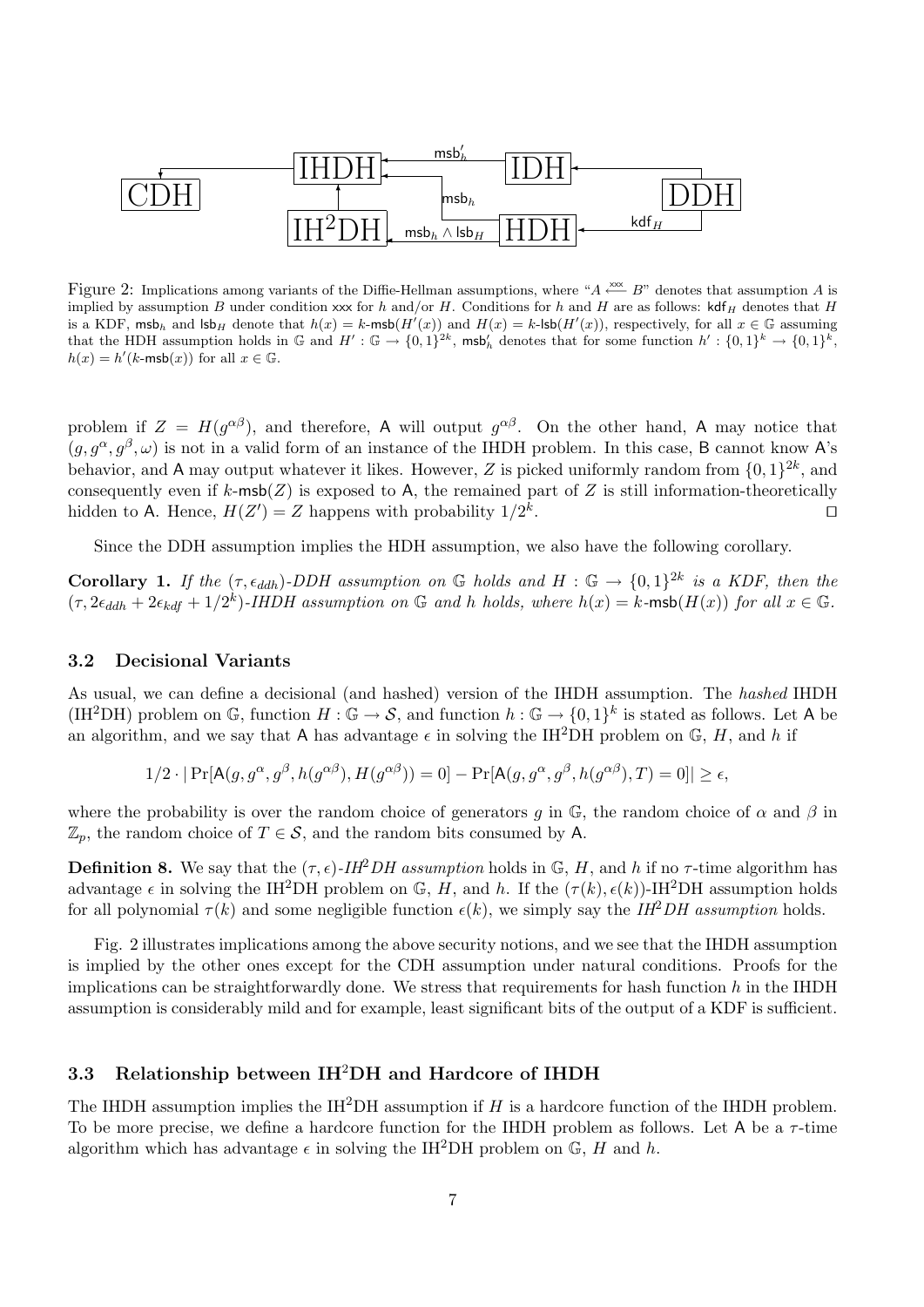**Definition 9.** We say that function H is a hardcore function for the IHDH problem on  $\mathbb{G}$  and h if there exists a  $p_1(\tau)$ -time algorithm  $\mathsf{B}^{\mathsf{A}}$  which can solve the IHDH problem on  $\mathbb{G}$ , H and h with advantage  $p_2(\epsilon)$ for some polynomials  $p_1$  and  $p_2$  for any A.

By using Goldreich-Levin (GL) function [22], hardcore functions can be generically constructed for any one-way function. The construction of the GL function  $H$  is as follows: For a given function  $f$ , pick a random binary string R where |R| is the same as the input length of f, and define  $H(x) = \langle R, x \rangle$  where  $\langle R, x \rangle$  denotes the innerproduct of R and the binary representation of x. Then, if there exists an algorithm which for given  $f(x)$ , distinguishes  $H(x) = 0$  or 1 with a non-negligibly better probability than 1/2, there always exists another algorithm which for given  $f(x)$ , outputs x with a non-negligible probability. For constructing a hardcore function for the IHDH problem, we set  $f(g^{\alpha}, g^{\beta}, g^{\alpha\beta}) = (g^{\alpha}, g^{\beta}, h(g^{\alpha\beta}))$  (if an input is not in a valid form, its corresponding output is " $\perp$ "). For this particular one-way function, H can be set as  $H(g^{\alpha}, g^{\beta}, g^{\alpha\beta}) = \langle R, g^{\alpha\beta} \rangle$  where  $|R| = |g^{\alpha\beta}|$ . This technique can be straightforwardly extend for extracting  $c \log k$  hardcore bits from one DH key, where c is a constant value. See also Appendix of [12] for the GL function for the Diffie-Hellman type keys. On a well-designed elliptic curve, an element of a group can be represented by the x-coordinate of its corresponding point. Therefore, throughout this paper, we assume that  $g^{\alpha\beta}$  is encoded as an element in  $\mathbb{Z}_q$  where q is close to p (i.e.  $|q|=|p|$ ), and that this representation is used for computing innerproducts. We call a hardcore function which is constructed in such a way the GL hardcore function for the IHDH problem. For constructing hardcore functions for the IHDH problem, there are also some other candidates which can be used for generating hardcore bits of Diffie-Hellman type keys [12, 11, 28].

## 4 Short Message Encryption Scheme from IHDH

In this section, we propose a new PKE scheme from the IHDH assumption. This is the first PKE scheme which simultaneously yields (i) CCA-security under a weaker assumption than the HDH assumption, and (ii) shorter ciphertext length than the KD hybrid encryption scheme. Our scheme is constructed by non-straightforwardly extending the Hanaoka-Kurosawa KEM which is CCCA-secure under the HDH assumption. Some techniques in this extension can be generically applied to other CCCA (or CCA) secure KEMs for enhancing their efficiency, and these generic techniques are discussed in Sec. 6.

**The Construction.** Let  $\mathbb{G}$  be a multiplicative group with prime order p, and  $q \in \mathbb{G}$  be a generator, where  $|p| = 2k$  for the security parameter k. Then, the construction of our PKE scheme is as follows:

- **Setup**(1<sup>k</sup>): Generate a random polynomial  $f(x) = a_0 + a_1x + a_2x^2$  over  $\mathbb{Z}_p$ , and compute  $y_j = g^{a_j}$  for  $0 \leq j \leq 2$ . The decryption key is  $f(x)$ , and the public key is  $PK = (\mathbb{G}, g, y_0, y_1, y_2, \mathsf{TCR}, h, H)$ , where  $\mathsf{TCR} : \mathbb{G} \to \mathbb{Z}_p^*$  is a  $\mathsf{TCRHF}, h : \mathbb{G} \to \{0,1\}^k$  is a KDF, and  $H : \mathbb{G} \to \{0,1\}^{c \cdot \log k}$  is the GL hardcore function for the IHDH problem on  $\mathbb G$  and  $h$  (see Sec. 3.3).
- **Encrypt** $(M, PK)$ : For a plaintext  $M \in \{0,1\}^{c \cdot \log k}$ , pick a random  $r \stackrel{R}{\leftarrow} \mathbb{Z}_p$ , and check whether  $M \stackrel{?}{=}$  $H(y_0^r)$ . Then, compute  $C = (g^r, (y_0 y_1^i y_2^{i^2}))$  $(i^2)^r$ ,  $h(y_0^r)$  if the equality holds, where  $i = \textsf{TCR}(g^r)$ , or repeat the same procedure with another  $r$  otherwise. (Computational cost for finding such  $r$  is almost equivalent to that for  $\frac{\log 2k + k^c}{\log 2k + 1}$  exponentiations [35]. See also Claim 1 which guarantees uniformity of  $H(y_0^r)$  for randomly chosen r.)
- **Decrypt**(*dk*, *C*, *PK*): For a ciphertext  $C = (C_0, C_1, C_2)$ , check whether  $C_0^{f(i)}$  $b_0^{f(i)} \stackrel{?}{=} C_1 \wedge h(C_0^{a_0}) \stackrel{?}{=} C_2$ , where  $i = \mathsf{TCR}(C_0)$ . If not, output  $\perp$ . Otherwise, output  $H(C_0^{a_0}) = M$ .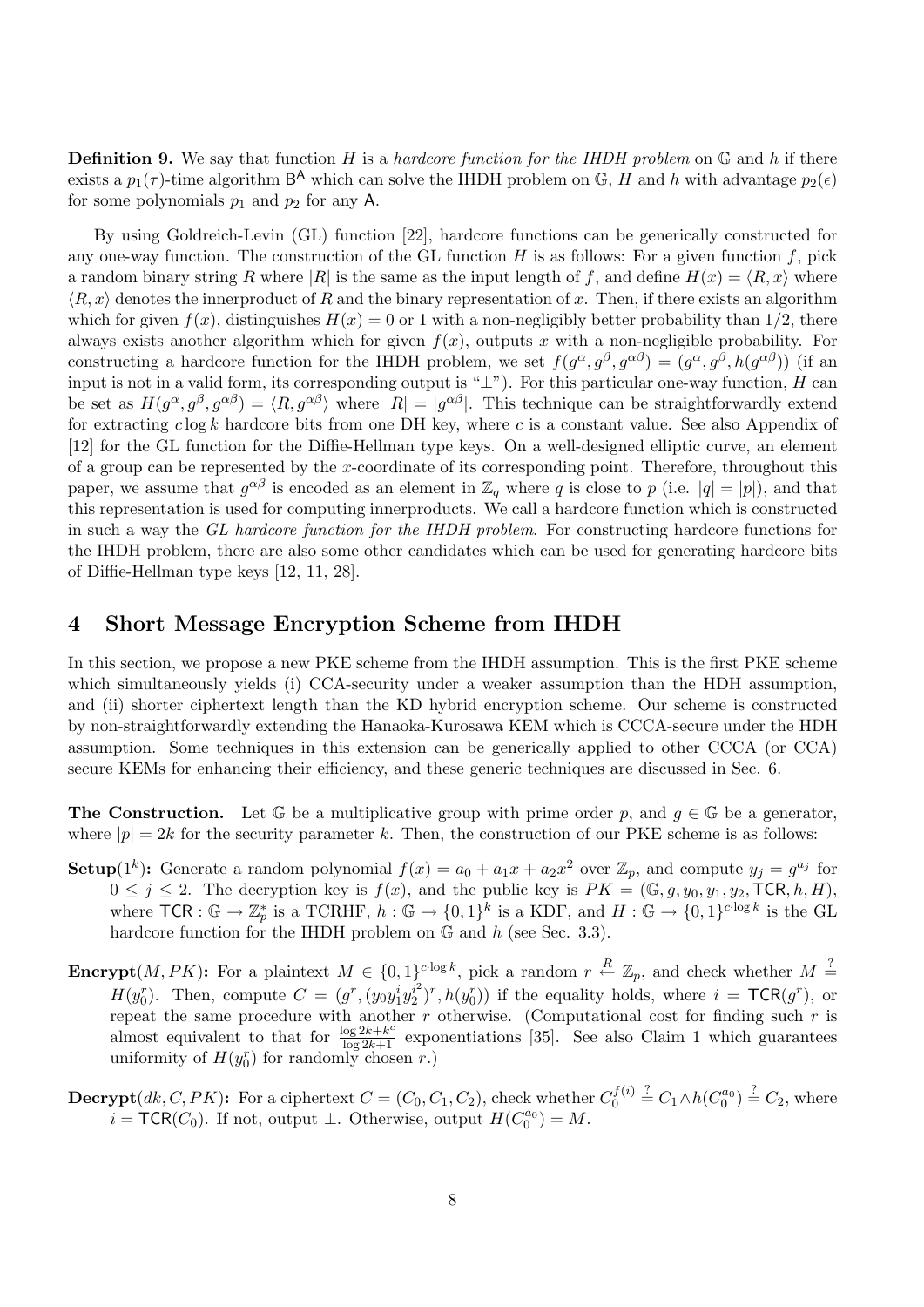We see that a ciphertext of the above scheme consists of two group elements and k-bit binary string which results in a  $(c \cdot \log k)$ -bit shorter ciphertext than that of the KD hybrid encryption scheme. Drawbacks of the proposed scheme are that the size of a plaintext is only  $(c \cdot \log k)$ -bit long and that its computational cost for encryption is expensive. As mentioned, CCA-security of our scheme can be proven under the IHDH assumption which is weaker than the HDH assumption (and thus the DDH assumption). Security of our scheme is formally addressed as follows:

**Theorem 2.** Let  $G$  be a multiplicative group with prime order p, TCR be a TCRHF, h be a KDF, and H be the GL hardcore function for the IHDH problem on  $\mathbb G$  and h. Then, the above PKE scheme is CCA-secure under the IHDH assumption on G and h.

In the above theorem, we address the security of the proposed scheme without explicitly giving the reduction cost since it is loose and complicated due to the use of the GL hardcore function. More precise reduction cost can be estimated from Lemma 2. An immediate corollary of Theorem 2 is that the above scheme is also secure under the IDH assumption (this is clear since the IDH assumption is stronger than the IHDH assumption if its underlying hash functions are appropriately chosen).

The proof of Theorem 2 can be trivially obtained by proving Lemmas 1 and 2, where Lemma 1 guarantees that the GL hardcore function  $H$  has a specific property (besides the hardcoreness) which is required for the proof of Lemma 2, and Lemma 2 addresses CCA-security of the above scheme under that specific property and the IH2DH assumption.

**Lemma 1.** Suppose that a random variable x is uniformly distributed over  $\mathbb{Z}_p$ . Then, for the GL hardcore function  $H(x)$ , the most and least likely values of  $H(x) \in \{0,1\}^{c \log k}$  are known a priori. More specifically,  $M = (0, 0, ..., 0)$  and  $(1, 1, ..., 1)$  maximizes and minimizes  $Pr_x[H(x) = M]$ , respectively. (Proof of this lemma is given in Appendix A.)

**Lemma 2.** Let G be a multiplicative group with prime order p, TCR be a  $(\tau, \epsilon_{tor})$ -TCRHF, and h be a ( $\tau$ ,  $\epsilon_{kdf}$ )-KDF. Also, assume that most and least likely values of  $H(x)$  for randomly chosen  $x \in \mathbb{G}$  is known a priori. Then, the above scheme is  $(\tau - o(\tau), \epsilon_{cca}, q_D)$ -CCA-secure under the  $(\tau, \epsilon_{ih^2dh})$ -IH<sup>2</sup>DH assumption<sup>1</sup> on  $\mathbb{G}$ , H and h, where

$$
\epsilon_{cca} = \frac{6\epsilon_{ih^2dh} + \epsilon_{tor} + q_D(\epsilon_{kdf} + 1/2^k + 3/(p-3))}{k^{-c} - 4\epsilon_{ih^2dh}}.
$$

Proof. Assume we are given an adversary A which breaks CCA-security of the above PKE scheme with running time  $\tau$ , advantage  $\epsilon$ , and  $q_D$  decryption queries. We use A to construct another adversary B which solves the IH<sup>2</sup>DH problem on  $\mathbb{G}$ , H and h. Define adversary B as follows:

- 1. For a given IH<sup>2</sup>DH instance  $(g, g^{\alpha}, g^{\beta}, h(g^{\alpha\beta}), Z)$ , B picks a TCRHF TCR, and computes  $i^* =$ TCR( $g^{\beta}$ ). (Z is  $H(g^{\alpha\beta})$  or a random k-bit string.)
- 2. B sets  $y_0 = g^{\alpha}$ , and picks a random  $rnd$  from  $\mathbb{Z}_p^* \setminus \{i^*\}$ . B also picks randoms  $u_{i^*}$  and  $u_{rnd}$  from  $\mathbb{Z}_p$ .
- 3. Let  $f(x) = \alpha + a_1x + a_2x^2$  be a polynomial over  $\mathbb{Z}_p$  such that  $f(i^*) = u_{i^*}, f(rnd) = u_{rnd}$ . Note that each  $a_i$  can be expressed as a linear combination of  $\alpha, u_{i^*}$  and  $u_{rnd}$  by using Lagrange formula. B then computes  $y_i = g^{a_i}$  for  $i = 1, 2$  by using  $y_0 = g^{\alpha}$ .
- 4. B inputs public key  $PK = (\mathbb{G}, g, y_0, y_1, y_2, \text{TCR}, h, H)$  to A.

<sup>&</sup>lt;sup>1</sup>We consider only the case where  $k^{-c} \gg 4\epsilon_{ih^2dh}$ , and this is sufficient for all interesting parameter settings.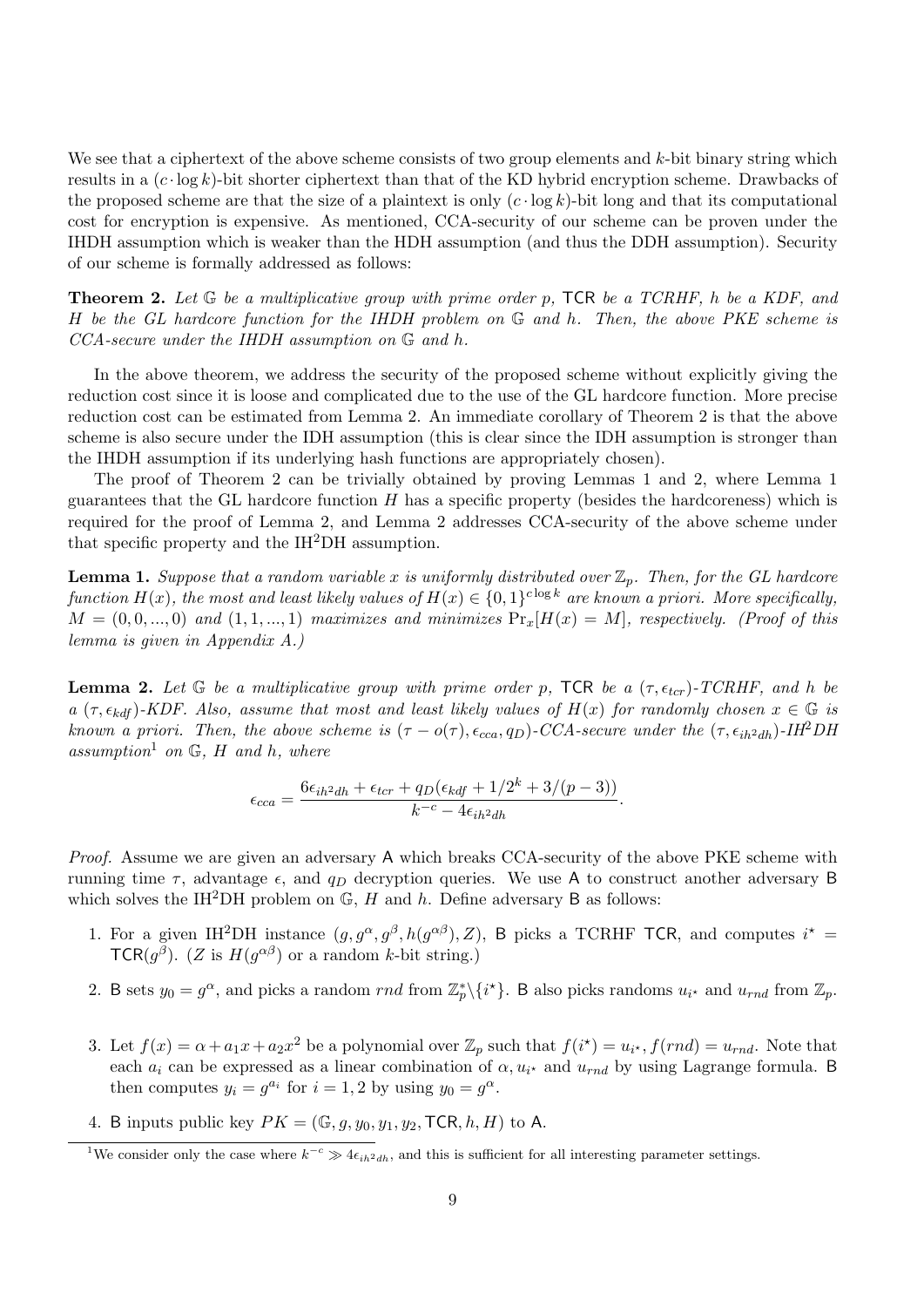- 5. When A makes decryption query  $C = (C_0, C_1, C_2)$ , B proceeds as follows:
	- (a) If  $C_0 = g^{\beta}$ , then B responds  $\perp$ .
	- (b) If  $C_0 \neq g^{\beta}$  and  $\mathsf{TCR}(C_0) \in \{i^*, rnd\}$ , then B aborts and outputs a random bit.
	- (c) If  $C_0 \neq g^{\beta}$  and  $\mathsf{TCR}(C_0) \notin \{i^*, rnd\}$ , B computes  $C_0^{u_{i^*}}$  and  $C_0^{u_{rnd}}$ . Let  $\mathsf{TCR}(C_0) = i$  and  $f'$  be polynomials over  $\mathbb{Z}_p$  with degree two, such that  $(f'(i), f'(i^*), f'(rnd)) = (\log_{C_0} C_1, u_{i^*}, u_{rnd})$ . Then, B calculates  $C_0^{f'(0)}$  by using the Lagrange interpolation from  $(C_1, C_0^{u_{i*}}, C_0^{u_{rnd}})$ . B responds  $H(C_0^{f'(0)})$  if  $h(C_0^{f'(0)}) = C_2$ , or "⊥" otherwise.
- 6. At some point, A queries a pair of plaintexts  $M_0, M_1 \in \{0, 1\}^{c \cdot \log k}$ . Then, B picks a random bit b. If  $M_b$  is identical to Z, then B generates a challenge ciphertext  $C^* = (g^{\beta}, (g^{\beta})^{u_{i*}}, h(g^{\alpha\beta}))$ , and sends it to A. Otherwise, it aborts and outputs a random bit. We note that  $C^*$  is a correct challenge ciphertext if  $Z = H(g^{\alpha\beta}).$
- 7. Finally, A outputs his guess, and B outputs 0 (i.e. " $Z = H(g^{\alpha\beta})$ ") if and only if A's output is identical to b.

Let Win denote the event that A correctly outputs the underlying bit of the challenge ciphertext in the real world, Abort denote the event that for the challenge ciphertext  $C^* = (C_0^*, C_1^*, C_2^*)$  and a random  $rnd \in \mathbb{Z}_p^*\setminus{\{\textsf{TCR}(C_0^*)\}},\$  A submits a ciphertext  $C = (C_0, C_1, C_2)$  such that  $C_0 \neq C_0^*$  and  $\textsf{TCR}(C_0) \in$  ${\rm TCR}(C_0^*), rnd\}$ , and Invalid denote the event that A submits a ciphertext  $C = (C_0, C_1, C_2)$  which is rejected in the real world, but not in the above simulation. More precisely,  $C$  is a ciphertext such that  $\mathsf{TCR}(C_0) \not\in \{\mathsf{TCR}(C_0^{\star}), rnd\},\ h(C_0^{f'(0)})$  $C_0^{f'(0)}$  =  $C_2$ , but  $C_1 \neq C_0^{f(i)}$  $\int_0^{f(t)}$ . Let **Embed** denote the event that the plaintext of the challenge ciphertext is  $H(x) \in \{0,1\}^{c \cdot \log k}$  for randomly chosen  $x \in \mathbb{G}$ . In other words, Embed is the event that  $M_b$  happens to be  $H(g^{\alpha\beta})$  in the simulation. Then, B's advantage in solving the IH2DH problem is estimated as follows:

$$
\frac{1}{2} \cdot |\Pr[\mathsf{B}(g, g^{\alpha}, g^{\beta}, h(g^{\alpha \beta}), H(g^{\alpha \beta})) = 0] - \Pr[\mathsf{B}(g, g^{\alpha}, g^{\beta}, h(g^{\alpha \beta}), T) = 0]|
$$
\n
$$
\geq \frac{1}{2} \cdot |\Pr[\mathsf{Win} \land \mathsf{Embed} \land \overline{\mathsf{Abort}} \land \overline{\mathsf{Invalid}}] + \frac{1}{2} \Pr[\mathsf{Embed}] - \frac{1}{2}|
$$
\n
$$
\geq \frac{1}{2} \cdot |\Pr[\mathsf{Win} \land \mathsf{Embed}] - \Pr[\mathsf{Abort}] - \Pr[\mathsf{Invalid}] - \frac{1}{2} \Pr[\mathsf{Embed}].
$$

We note that if  $Z \neq H(g^{\alpha\beta})$ , then A may notice that the given environment is a simulation. However, it cannot carry out anything except for outputting a random bit since it is information-theoretically impossible to distinguish whether  $Z = M_0$  or  $M_1$ . Therefore,  $Pr[B(g, g^{\alpha}, g^{\beta}, h(g^{\alpha\beta}), T) = 0] = 1/2$ . The proof completes by proving following claims.

**Claim 1.** For any  $M \in \{0,1\}^{c \cdot \log k}$ ,  $k^{-c} - 4\epsilon_{ih}a_{dh} \leq \Pr_{x \in \mathbb{G}}[H(x) = M] \leq k^{-c} + 4\epsilon_{ih}a_{dh}$  assuming the  $(\tau, \epsilon_{ih^2dh})$ -IH<sup>2</sup>DH assumption holds.

*Proof.* Let M' be the least likely value of  $H(x)$  for randomly chosen  $x \in \mathbb{G}$ . (Recall that most and least likely values of  $H(x)$  are assumed to be known a priori, and due to Lemma 1 this assumption always holds for the GL hardcore function.) Then, we can construct an algorithm B' which immediately solves the IH<sup>2</sup>DH problem as follows: For a given IH<sup>2</sup>DH instance  $(g, g^{\alpha}, g^{\beta}, h(g^{\alpha\beta}), Z)$ , B' outputs 1 if  $Z = M'$ , or a random bit otherwise.

B"s advantage is estimated as

$$
\frac{1}{2} \cdot |\Pr[\mathsf{B}'(g, g^{\alpha}, g^{\beta}, h(g^{\alpha\beta}), H(g^{\alpha\beta})) = 0] - \Pr[\mathsf{B}'(g, g^{\alpha}, g^{\beta}, h(g^{\alpha\beta}), T) = 0]|
$$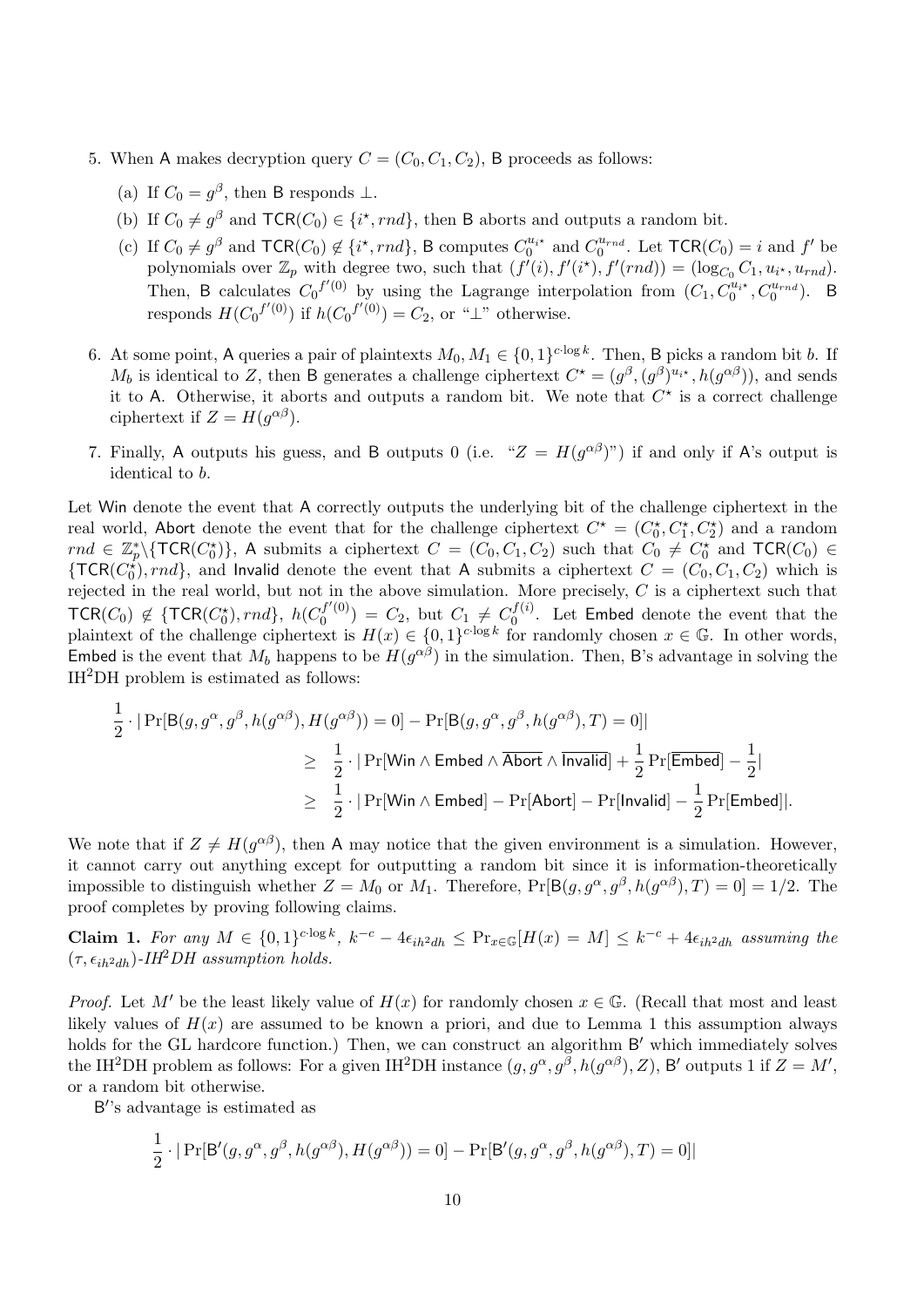$$
= \frac{1}{2} \cdot |\frac{1}{2} \cdot (1 - \Pr[H(g^{\alpha \beta}) = M']) - \frac{1}{2} \cdot (1 - k^{-c})| = \frac{1}{4} \cdot |k^{-c} - \Pr[H(g^{\alpha \beta}) = M']|.
$$

Since the distribution of  $g^{\alpha\beta}$  is uniform over  $\mathbb{G}$ ,  $Pr[H(g^{\alpha\beta}) = M'] = Pr_{x \in \mathbb{G}}[H(x) = M']$ . Hence, we have that  $\frac{1}{4}(k^{-c} - \Pr_{x \in \mathbb{G}}[H(x) = M']) \le \epsilon_{ih^2dh}$ , and thus  $\Pr_{x \in \mathbb{G}}[H(x) = M'] \le k^{-c} - 4\epsilon_{ih^2dh}$ . Similarly to this, by using the most likely value of  $H(x)$ , we can also prove  $Pr_{x \in \mathbb{G}}[H(x) = M] \geq k^{-c} + 4\epsilon_{ih^2dh}$ .  $\Box$ 

**Claim 2.**  $Pr[\text{Win} \wedge \text{Embed}] \geq (\frac{1}{2} + \epsilon) \cdot (k^{-c} - 4\epsilon_{ih^2dh}).$ 

Proof. Since there is a possibility that events Win and Embed are dependent, it is not straightforward to estimate Pr[Win ∧ Embed] from Pr[Win] and Pr[Embed]. This is one of the main non-trivial parts in the security proof of the proposed scheme. For individually dealing with these two dependent events, we discuss them by using conditional probabilities under the condition that  $M_b$  is fixed. Interestingly, Embed depends on only the values of  $M_b$  and  $Z$ , and therefore, under that condition Embed is independent to Win under the same condition. Namely, we have Pr[Win  $\wedge$  Embed] =  $\sum_{M\in\{0,1\}^{c\cdot\log k}}$  Pr[Win| $M_b$  = M] Pr[Embed $|M_b = M]$  Pr[ $M_b = M$ ]. Since Pr[Embed $|M_b = M] = Pr_{x \in \mathbb{G}}[H(x) = M]$ , from Claim 1 we have Pr[Embed $|M_b = M] \ge k^{-c} - 4\epsilon_{ih^2dh}$ . Consequently, we also have

$$
\Pr[\text{Win} \land \text{Embed}] \geq (\sum_{M \in \{0,1\}^{c \cdot \log k}} \Pr[\text{Win}|M_b = M] \Pr[M_b = M]) \cdot (k^{-c} - 4\epsilon_{ih}2_{dh})
$$

$$
= \Pr[\text{Win}] \cdot (k^{-c} - 4\epsilon_{ih}^2 a_h) = (\frac{1}{2} + \epsilon) \cdot (k^{-c} - 4\epsilon_{ih}^2 a_h),
$$

which proves the claim.  $\Box$ 

**Claim 3.** Pr[Abort] 
$$
\leq \epsilon_{tcr} + \frac{q_D}{p-2}
$$
. (Proof of this claim is given in Appendix B.)

**Claim 4.** Pr[Invalid]  $\leq q_D \cdot (\epsilon_{kdf} + \frac{1}{2^l})$  $\frac{1}{2^k} + \frac{2}{p-2}$ ).

*Proof.* Suppose  $C = (C_0, C_1, C_2)$  is a ciphertext such that B does not abort and  $C_1 \neq C_0^{f(i)}$  $\int_0^{U(t)}$ . Then, we notice that for any  $f(x)$ , i<sup>\*</sup>, and i, the value  $f'(0)$  takes  $p-2$  different values according to  $p-2$  different values for rnd. This can be easily proved by a contradiction as follows: Fix  $f(x)$ ,  $i^*$ , i and  $u \neq f(i)$ . For  $rnd \in (\mathbb{Z}_p^*\setminus \{i^*\})$ , let  $f_{rnd}(x)$  be a polynomial of degree at most two such that  $f_{rnd}(i^*) = f(i^*)$ ,  $f_{rnd}(i) =$  $u, f_{rnd}(rnd) = f(rnd)$ . Then, we will show that for any  $(rnd_1, rnd_2) \in (\mathbb{Z}_p^*\backslash \{i^*\})^2$ ,  $f_{rnd_1}(0) \neq f_{rnd_2}(0)$  if  $rnd_1 \neq rnd_2$ . Suppose that  $f_{rnd_1}(0) = f_{rnd_2}(0)$ . Then  $f_{rnd_1}(x) = f_{rnd_2}(x)$  because they intersect at three points,  $x = 0, i^*$  and i. In this case,  $f_{rnd_1}(x) = f(x)$  because they intersect at three points,  $x = i^*$ ,  $rnd_1$ and  $rnd_2$ . But this is a contradiction because  $f_{rnd_1}(i) = u \neq f(i)$ .

Therefore, from the viewpoint of A, the distribution of  $h(C_0^{f'(0)})$  $\binom{d}{0}$  is computationally indistinguishable from the uniform distribution over  $\{0,1\}^k$  with advantage at least  $\epsilon_{kdf} + 2/p(\leq \epsilon_{kdf} + 2/(p-2))$  where  $2/p$  comes from statistical distance between the distribution of  $C_0^{f'(0)}$  and the uniform distribution over 0  $\mathbb{G}$ . Notice that if the distribution of  $h(C_0^{f'(0)})$  $\binom{f'(0)}{0}$  is uniform over  $\{0,1\}^k$ , then it is information-theoretically impossible to guess the value of  $h(C_0^{f'(\tilde{0})})$  $\mathcal{L}_{0}^{(f'(0))}$  with probability more than  $1/2^k$ . Hence,  $h(C_0^{f'(0)})$  $C_0^{(1)}(0) = C_2$ happens with probability at most  $1/2^k + \epsilon_{kdf} + 2/(p-2)$ .

**Claim 5.** Pr[Embed]  $\leq k^{-c} + 4\epsilon_{ih^2dh}$ . (The claim is straightforwardly proved by Claim 1.)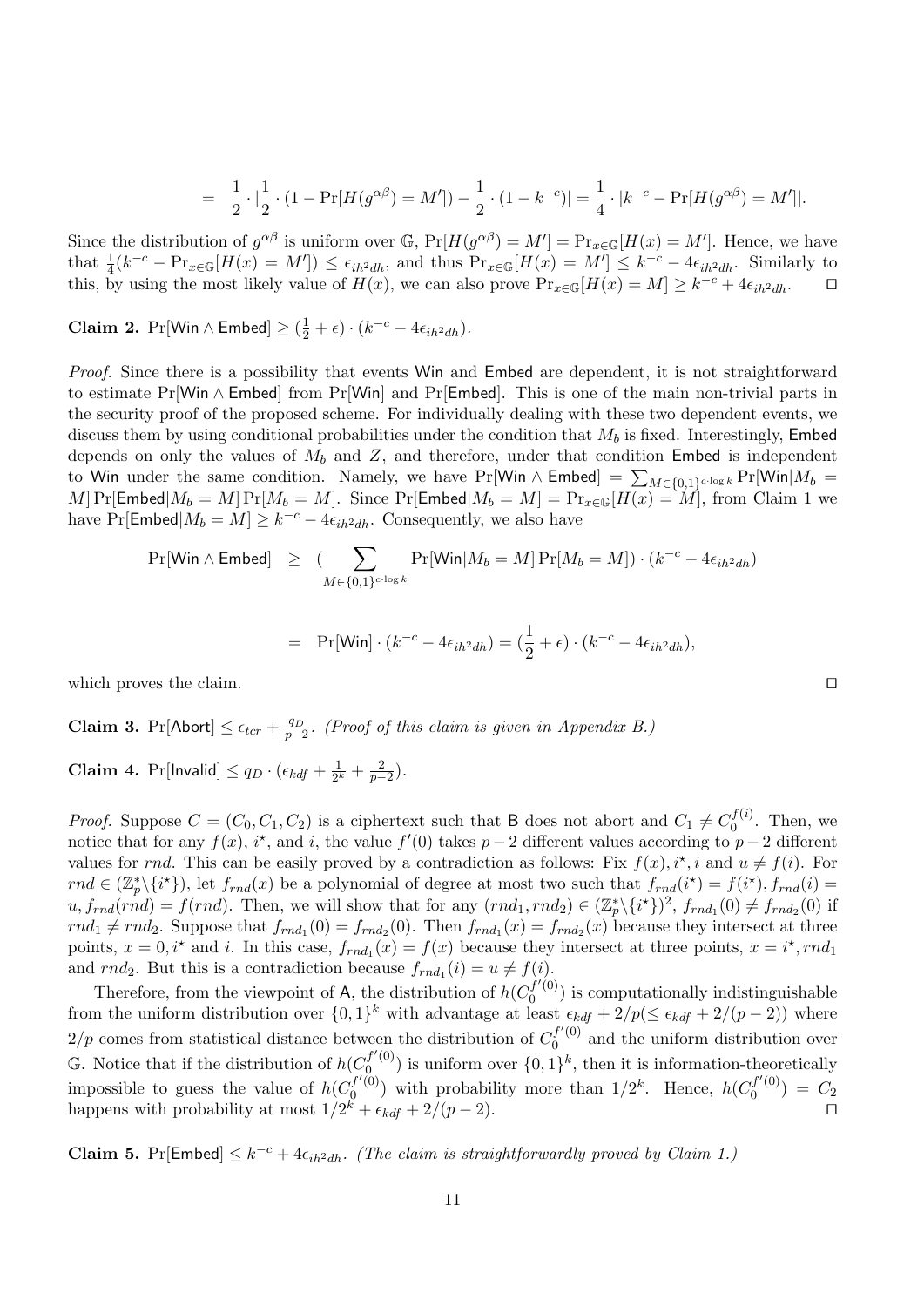From Claims 2, 3, 4, and 5, we have

$$
\epsilon_{ih^2dh} \geq \frac{1}{2} \left( (\frac{1}{2} + \epsilon)(\frac{1}{k^c} - 4\epsilon_{ih^2dh}) - \epsilon_{tcr} - q_D(\epsilon_{kdf} + \frac{1}{2^k} + \frac{3}{p-3}) - \frac{1}{2}(\frac{1}{k^c} + 4\epsilon_{ih^2dh}) \right)
$$
  
=  $\frac{1}{2} \left( \epsilon(\frac{1}{k^c} - 4\epsilon_{ih^2dh}) - 4\epsilon_{ih^2dh} - \epsilon_{tcr} - q_D(\epsilon_{kdf} + \frac{1}{2^k} + \frac{3}{p-3}) \right).$ 

Then, we also have  $(6\epsilon_{ih}a_{dh} + \epsilon_{ter} + q_D(\epsilon_{kdf} + \frac{1}{2^l})$  $(\frac{1}{2^k} + \frac{3}{p-3}))(\frac{1}{k^c} - 4\epsilon_{ih^2dh})^{-1} \ge \epsilon$ , which proves the lemma. □

## 5 Long Message Encryption Scheme from IHDH

In this section, we propose a new KEM which is CCA-secure under the IHDH assumption. By using this KEM along with any redundancy free DEM, we can construct a hybrid encryption scheme whose ciphertext length is the same as that of the KD hybrid encryption scheme, and this is a PKE scheme (with arbitrary plaintext length) that achieves such ciphertext length from a weaker assumption than the HDH assumption.

**The Construction.** Let  $\mathbb{G}$  be a multiplicative group with prime order p, and  $q \in \mathbb{G}$  be a generator. Let  $h: \mathbb{G} \to \{0,1\}^k$  be a KDF. (Based on the leftover hash lemma, we can also use a universal hash function as h.) Let  $H: \mathbb{G} \to \{0,1\}$  be the hardcore function for the IHDH problem on  $\mathbb{G}$  and h.

- ${\bf Setup}(1^k) \colon$  Choose a KDF  $h: \mathbb{G} \to \{0,1\}^k$  and a TCRHF  ${\sf TCR}: \mathbb{G} \to \mathbb{Z}_p^*$ . Generate a random polynomial  $f(x) = a_0 + a_1x + \cdots + a_{k+1}x^{k+1}$  over  $\mathbb{Z}_p$ , and compute  $y_i = g^{a_i}$  for  $0 \le i \le k+1$ . The decryption key is  $f(x)$ , and the public key is  $PK = (\mathbb{G}, g, y_0, y_1, \ldots, y_{k+1}, \textsf{TCR}, H, h)$ .
- Encrypt $(PK)$ : Pick a random  $r \stackrel{R}{\leftarrow} \mathbb{Z}_p$ , and compute  $s = \mathsf{TCR}(g^r)$ . Let  $\psi = (g^r, g^{r \cdot f(s)}, h(y_1^r) \oplus \cdots \oplus h(y_n^r))$  $h(y_k^r)$ ,  $K = (H(y_1^r)||...||H(y_k^r))$ . (One can easily compute  $g^{f(x)}$  as  $g^{f(x)} = \prod_{0 \le i \le k+1} y_i^{x_i^i}$  $a_i^{x^i}$ . Also, notice that  $y_0$  and  $y_{k+1}$  are used for only computing  $g^{r \cdot f(s)}$ .) The final output is  $(\psi, K)$ .

**Decrypt**(dk,  $\psi$ , PK): For a ciphertext  $\psi = (C_0, C_1, C_2)$ , if  $C_1 = C_0^{f(s)}$  $_{0}^{(J(s))}$  for  $s = \textsf{TCR}(C_0)$  and  $C_2 =$  $h(C_0^{a_1}) \oplus \cdots \oplus h(C_0^{a_k})$ , then output  $K = (H(C_0^{a_1})||...||H(C_0^{a_k}))$ . Otherwise output  $\perp$ .

The security of the above scheme is addressed as follows:

**Theorem 3.** Let  $G$  be a multiplicative group with prime order p, TCR be a TCRHF, h be a KDF, and H be a hardcore function for the IHDH problem on G and h. Then, the above KEM is CCA-secure under the IHDH assumption on G and h.

The hardcore function  $H$  does not need to be the GL function, which is required in the previous section. Theorem 3 is straightforwardly proven by the following lemma.

**Lemma 3.** Let G be a multiplicative group with prime order p, TCR be a  $(\tau, \epsilon_{tor})$ -TCRHF, and h be a ( $\tau$ ,  $\epsilon_{kdf}$ )-KDF. Then, the above scheme is ( $\tau$  – o( $\tau$ ),  $\epsilon_{cca}$ ,  $q_D$ )-CCA-secure under the ( $\tau$ ,  $\epsilon_{ih^2dh}$ )-IH<sup>2</sup>DH assumption on G, H and h, where  $\epsilon_{cca} = k \cdot (\epsilon_{ih}^2 a_h + \epsilon_{tor} + q_D(\epsilon_{kdf} + \frac{1}{2l})$  $(\frac{1}{2^k} + \frac{3}{p-2})$ ). (Proof of this lemma is given in Appendix C.)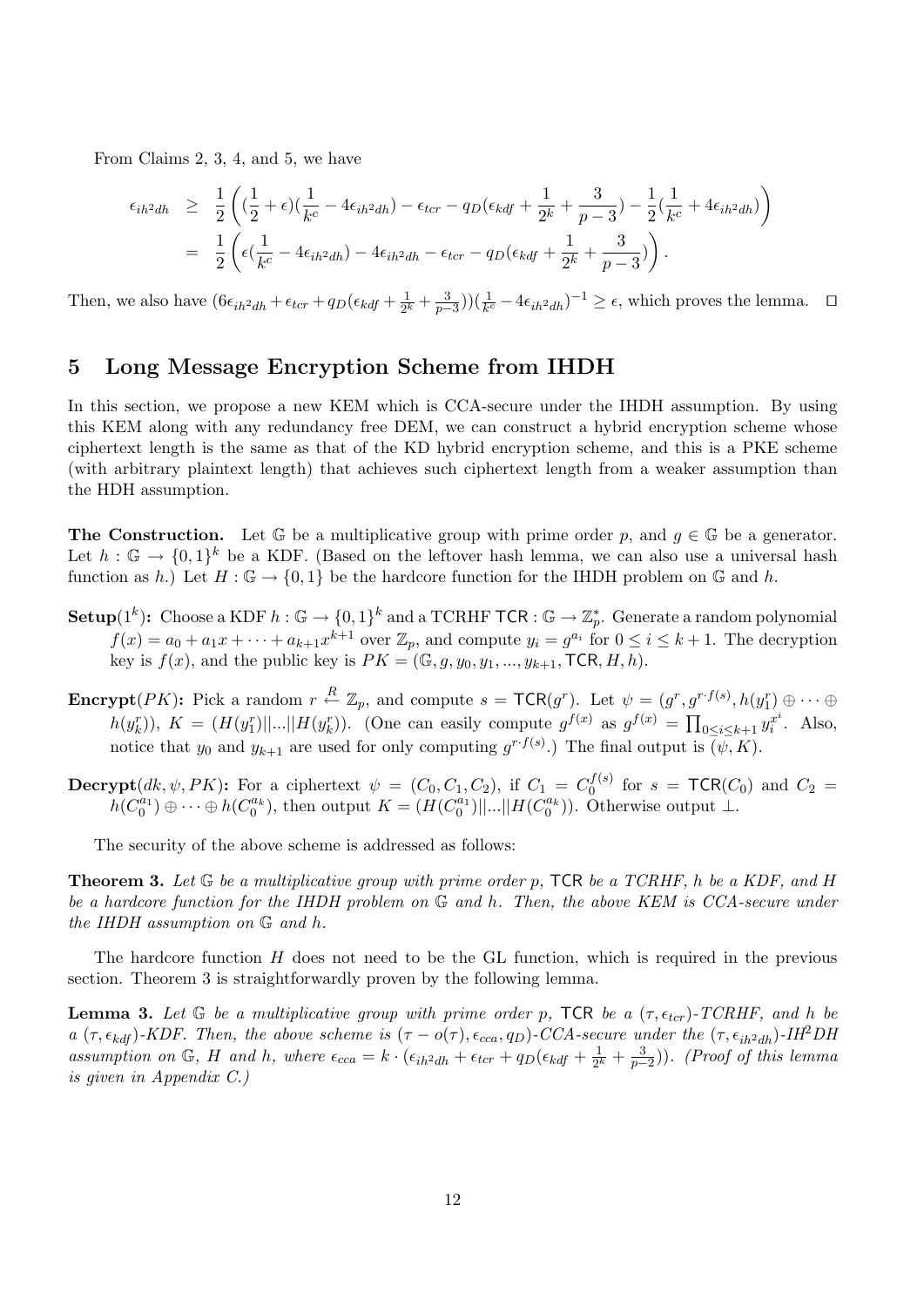Table 1: Ciphertext overhead and security of PKE schemes (with short plaintexts) which are directly derived from existing KEMs, where  $k$  is the security parameter, and we assume that size of a group element is  $2k$ . ROM, GDH, CBDH, and DBDH denote the random oracle model [6], the gap DH assumption [33], the computational BDH assumption [9, 10], and the decisional BDH assumption [16], respectively.

| KEM                | Ctxt Overhead | Assumption  | ⇒             | Ctxt Overhead   | Assumption  |
|--------------------|---------------|-------------|---------------|-----------------|-------------|
| 1                  | 2k            | GDH (ROM)   |               | $2k - c \log k$ | GDH (ROM)   |
| 18                 | 2k            | CDH (ROM)   |               | $2k - c \log k$ | CDH (ROM)   |
| 14                 | 4k            | <b>DBDH</b> | $\Rightarrow$ | $4k - c \log k$ | <b>CBDH</b> |
| $\left[ 29\right]$ | 4k            | GHDH        |               | $4k - c \log k$ | <b>GDH</b>  |
| -23<br>18.         | 6k            | CDH         |               | $6k - c \log k$ | CDH         |

## 6 Generic Techniques

In this section, we explain two generic techniques for constructing efficient PKE schemes which are extracted from the above proposed schemes.

#### 6.1 Direct Use of KEM as PKE and its Subtle Point

The first technique is to generically convert any KEM into a PKE scheme without using a DEM. This method is as follows: Let  $M$  be a plaintext which the sender wants to confidentially send to the receiver. Then, the sender runs the encryption algorithm of a KEM to obtain a ciphertext  $\psi$  (of the KEM) and a data encryption key K. If  $K = M$ , then the sender transmits only  $C = \psi$  as the whole ciphertext of M. The receiver recovers  $M(= K)$  by using the decryption algorithm of the KEM.

Intuitively, the above method always seems to work for converting any CCA-secure KEM with  $|K| = O(\text{poly}(k))$  into a CCA-secure PKE scheme with  $|M| \leq |K|$ . However, its security proof is not straightforward since the precise distribution of  $K$  is not generally known, and furthermore it is not necessary to be uniform. Therefore, it is not easy to *individually* handle (1) the probability of succeeding in the simulation and (2) the conditional advantage of the adversary under the condition that the simulation is succeeded. Thus, one of our contributions is a method to *simultaneously* cope with them.<sup>2</sup>

Our proof technique can also be extended to other schemes, and we can construct new PKE schemes with shorter ciphertext length from various KEMs. Examples are summarized in Table 1. Interestingly, it is observed that ciphertext overhead of a CCA-secure PKE scheme can be less than one group element in the random oracle model under the CDH assumption, and furthermore, it can be less than two group elements in the standard model under the Gap DH (GDH) or computational BDH (CBDH) assumptions. PKE schemes with such short ciphertext length have not been known before.<sup>3</sup>

It should be also noticed that for short plaintexts (such that  $|M| < k$ ), redundancy free DEMs are not available in the standard KEM/DEM framework. Therefore, our scheme is advantageous to the standard KEM/DEM framework in terms of ciphertext length when plaintexts are very short.

**Remark.** For any PKE scheme, it is also possible to save  $c \log k$  bits in ciphertext length if we repeatedly run the encryption algorithm until the first  $c \log k$  bits in the generated ciphertext become all zero (and do not transmit the first  $c \log k$  bits of the ciphertext). However, since in this modified scheme, the ciphertext space becomes significantly restricted, the security proof of the original PKE scheme cannot be immediately applied.

<sup>&</sup>lt;sup>2</sup>It is not difficult to show that the distribution of K is *computationally* indistinguishable from the uniform distribution. However, this is not sufficient for simultaneously handling (1) and (2).

<sup>&</sup>lt;sup>3</sup>Due to the use of the GL function, underlying assumptions are also weakened to be computational ones.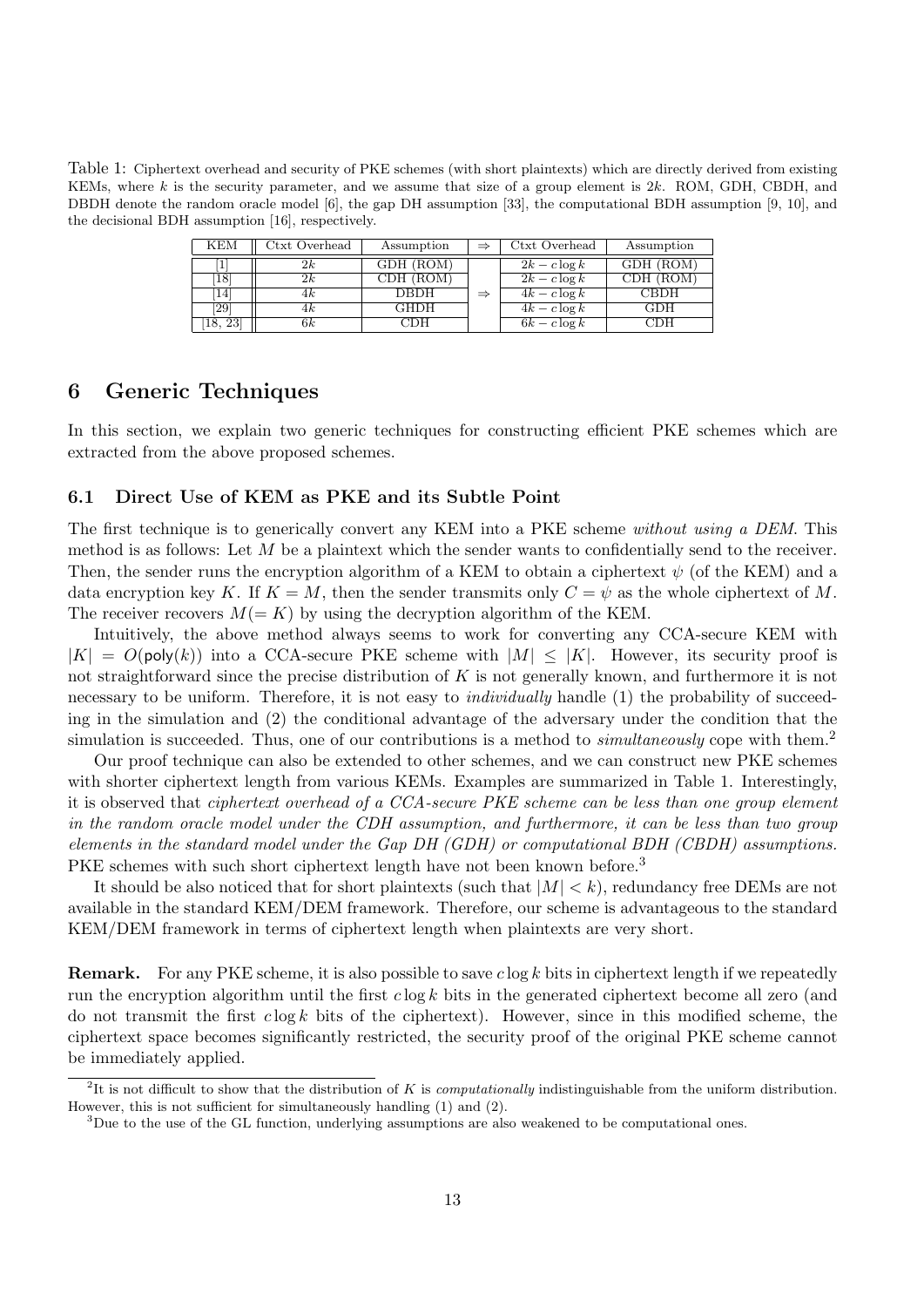#### 6.2 A Practical Conversion from Any CCCA-Secure KEM into CCA-Secure One

Here, we explain the other generic technique which is a computationally cost-free method to convert any CCCA-secure KEM into a CCA-secure KEM. It should be noticed that our proposed CCA-secure PKE scheme is constructed from the CCCA-secure KEMs due to [25, 23] without using authenticated encryption. Here, we generalize this technique. More specifically, we give a generic conversion which provides a CCA-secure KEM with essentially the same efficiency as its underlying CCCA-secure KEM. For simplicity, we assume that length of a data encryption key of the underlying CCCA-secure KEM and the resulting CCA-secure KEM are 2k bits and k bits, respectively, where k is the security parameter.<sup>4</sup>

The proposed conversion is as follows: For a given (CCCA-secure) KEM  $\Pi' = (\textbf{Setup}', \textbf{Encrypt}',$  $\mathbf{Decrypt}^{\prime}),$  we construct another (CCA-secure) KEM  $\Pi = (\mathbf{Setup},\mathbf{Encrypt},\mathbf{Decrypt})$  where  $\mathbf{Setup}(1^k)$ : Run Setup'( $1^k$ ) to obtain  $(dk, PK)$ . The decryption key is dk and the public key is PK. Encrypt( $PK$ ): Run  $(\psi, K) \leftarrow$  **Encrypt'**(*PK*), and split K into  $K_a$  and  $K_s$  such that  $K = (K_a || K_s)$  and  $|K_a| = |K_s| = k$ . The final output is  $((\psi, K_a), K_s)$  where  $(\psi, K_a)$  is the ciphertext and  $K_s$  is the data encryption key. **Decrypt** $(dk, (\psi, K_a), PK)$ : For a ciphertext  $(\psi, K_a)$ , compute  $K' \leftarrow$  **Decrypt'** $(dk, \psi, PK)$ , and split  $K'$ into  $K_a'$  and  $K_s'$  as above. Then, output  $K_s'$  if  $K_a = K_a'$ , or "⊥" otherwise.

**Theorem 4.**  $\Pi$  is  $(\tau, 2\epsilon, q_D)$ -CCA-secure if  $\Pi'$  is  $(\tau, \epsilon, q_D, \mu)$ -CCCA-secure with  $\frac{1}{2^k} \leq \mu \leq 1$ . (Proof of this theorem is given in Appendix D.)

Baek, Galindo, Susilo, and Zhou [4] proposed another simple construction of CCA-secure KEMs from CCCA-secure KEMs. However, our method is more efficient than their construction since the method in [4] requires one additional MAC computation while ours does not need any additional computation. It should be noticed that [4] also requires that two k-bit keys can be extracted from one KEM, and therefore, cipheretext sizes of both their method and ours are same. An instantiation of our conversion based on KD scheme is given in Appendix E.

<sup>4</sup>With the help of appropriately chosen KDFs, it is also possible to flexibly determine these values as various length. However, this assumption significantly simplifies the description of the construction, and furthermore it holds in many interesting instantiations.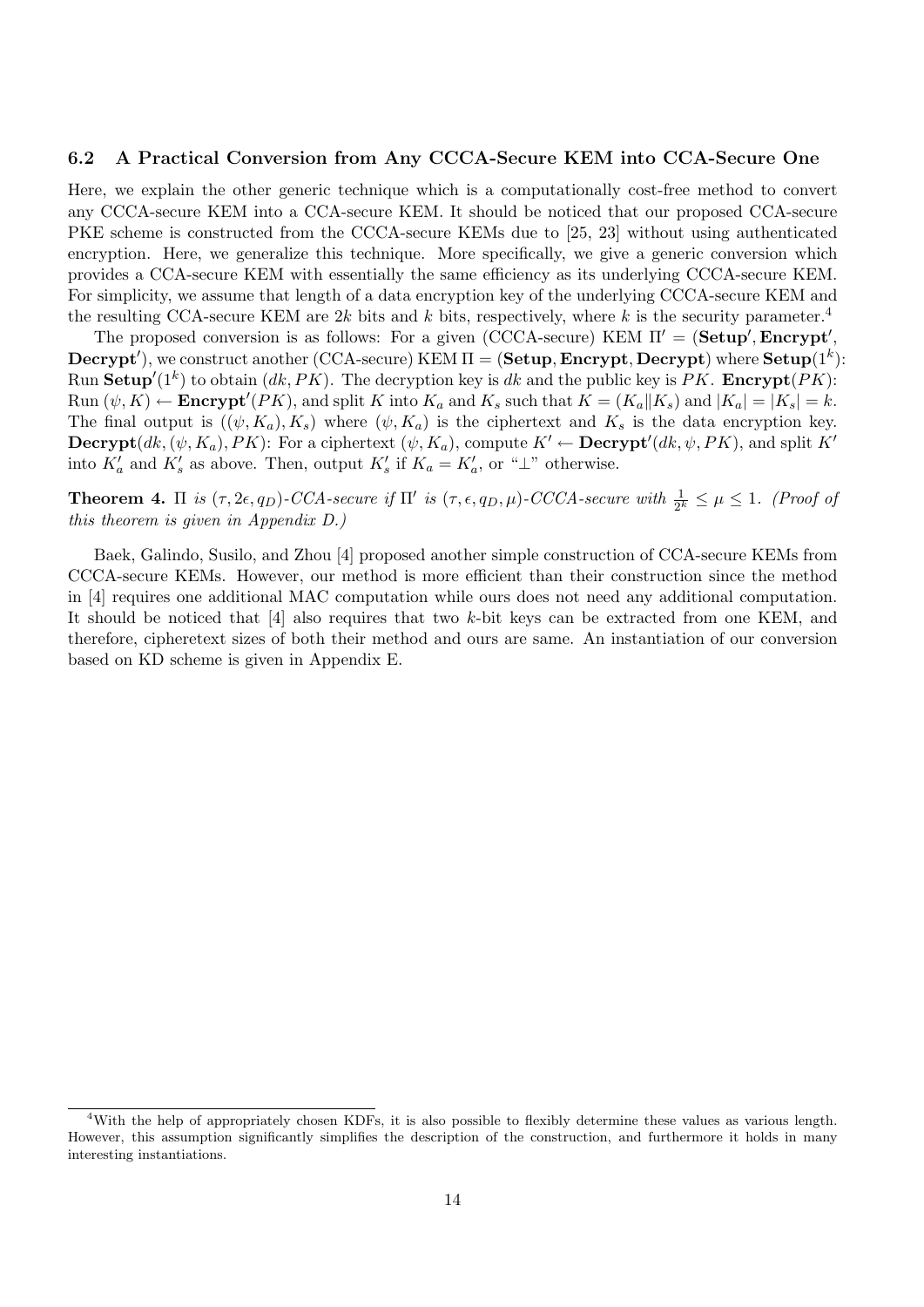## References

- [1] M. Abdalla, M. Bellare, and P. Rogaway, "The oracle Diffie-Hellman assumptions and an analysis of DHIES," Proc. of CT-RSA'01, LNCS 2020, pp.143-158, 2001.
- [2] M. Abe, R. Gennaro, and K. Kurosawa, "Tag-KEM/DEM: A new framework for hybrid encryption" J. of Cryptology, 21(1), pp.97-130, 2008.
- [3] M. Abe, E. Kiltz, and T. Okamoto, "Compact CCA-Secure encryption for messages of arbitrary length," Proc. of PKC'09, LNCS 5443, pp.377-392, 2009.
- [4] J. Baek, D. Galindo, W. Susilo, and J. Zhou, "Constructing strong KEM from weak KEM (or how to revive the KEM/DEM framework)," Proc. of SCN'08, LNCS 5229, pp.358-374, 2008.
- [5] M. Bellare and C. Namprempre, "Authenticated encryption: relations among notions and analysis of the generic composition paradigm," Proc. of Asiacrypt'00, LNCS 1976, pp.531-545, 2000.
- [6] M. Bellare and P. Rogaway, "Random oracles are practical: a paradigm for designing efficient protocols," Proc. of CCS'93, pp.62-73, 1993.
- [7] D. Boneh and X. Boyen, "Efficient selective-ID secure identity-based encryption without random oracles," Proc. of Eurocrypt'04, LNCS 3027, pp.223-238, 2004.
- [8] D. Boneh, X. Boyen, and H. Shacham, "Short group signatures," Proc. of Crypto'04, LNCS 3152, pp.41-55, 2004.
- [9] D. Boneh and M.K. Franklin, "Identity-based encryption from the Weil pairing," Proc. of Crypto'01, LNCS 2139, pp.213-229, 2001.
- [10] D. Boneh and M. Franklin, "Identity-based encryption from the Weil pairing," SIAM J. Comput. 32(3), pp.585-615, 2003.
- [11] D. Boneh and I. Shparlinski, "On the unpredictability of bits of the elliptic curve Diffie-Hellman scheme," Proc. of Crypto'01, LNCS 2139, pp.201-212, 2001.
- [12] D. Boneh and R. Venkatesan, "Hardness of computing the most significant bits of secret keys in Diffie-Hellman and related schemes," Proc. of Crypto'96, LNCS 1109, pp.129-142, 1996.
- [13] X. Boyen, "Miniature CCA2 PK encryption," Proc. of Asiacrypt'07, LNCS 4833, pp.485-501, 2007.
- [14] X. Boyen, Q. Mei, and B. Waters, "Direct chosen ciphertext security from identity-based techniques," Proc. of CCS'05, pp.320-329, 2005.
- [15] R. Canetti, O. Goldreich, and S. Halevi, "The random oracle methodology, revisited," Proc. of STOC'98, pp.209-218, 1998.
- [16] R. Canetti, S. Halevi, and J. Katz, "A forward-secure public-key encryption scheme," Proc. of Eurocrypt'03, LNCS 2656, pp.255-271, 2003.
- [17] R. Canetti, S. Halevi, and J. Katz, "Chosen-ciphertext security from identity-based encryption," Proc. of Eurocrypt'04, LNCS 3027, pp.207-222, 2004.
- [18] D. Cash, E. Kiltz, and V. Shoup, "The twin Diffie-Hellman problem and applications," Proc. of Eurocrypt'08, LNCS 4965, pp.127-145, 2008.
- [19] R. Cramer and V. Shoup, "A practical public key cryptosystem provably secure against adaptive chosen ciphertext attack," Proc. of Crypto'98, LNCS 1462, pp.13-25, 1998.
- [20] R. Cramer and V. Shoup, "Design and analysis of practical public-key encryption schemes secure against adaptive chosen ciphertext attack," SIAM J. of Comput., 33(1), pp.167-226, 2003.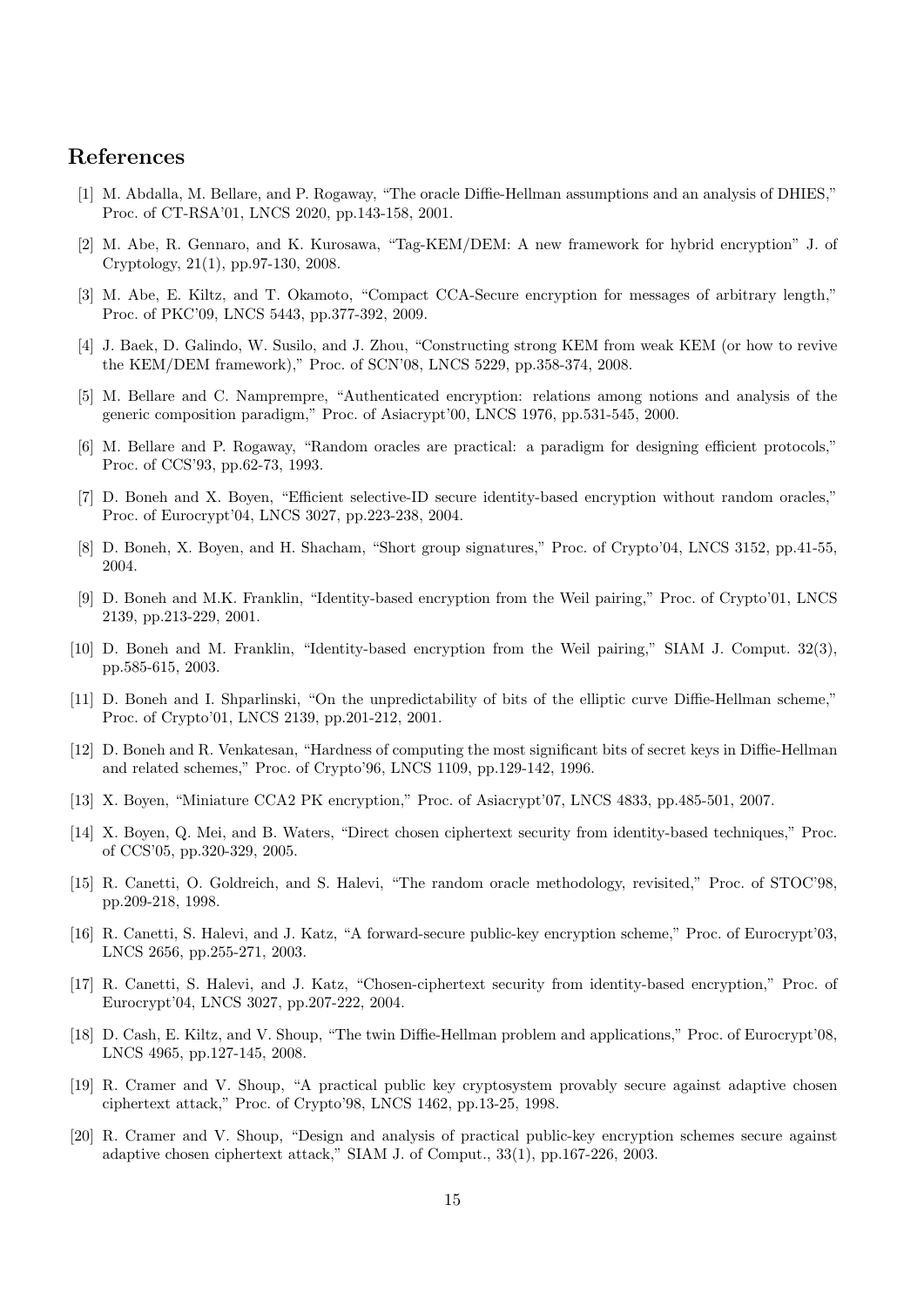- [21] D. Dolev, C. Dwork, and M. Naor, "Non-malleable cryptography," Proc. of STOC'91, pp. 542-552, 1991.
- [22] O. Goldreich and L.A. Levin, "A hard-core predicate for all one-way functions," Proc. of STOC'89, pp.25-32, 1989.
- [23] G. Hanaoka and K. Kurosawa, "Efficient chosen ciphertext secure public key encryption under the computational Diffie-Hellman assumption", Proc. of Asiacrypt'08, LNCS 5350, pp. 308-325, 2008.
- [24] J. Herranz, D. Hofheinz, and E. Kiltz, "The Kurosawa-Desmedt key encapsulation is not chosen-ciphertext secure," Cryptology ePrint Archive, 2006/207, 2006.
- [25] D. Hofheinz and E. Kiltz, "Secure hybrid encryption from weakened key encapsulation," Proc. of Crypto'07, LNCS 4622, pp.553-571, 2007.
- [26] D. Hofheinz and E. Kiltz, "Practical chosen ciphertext secure encryption from factoring," Proc. of Eurocrypt'09, LNCS 5479, pp.313-332, 2009.
- [27] D. Hofheinz and E. Kiltz, "The group of signed quadratic residues and applications," Proc. of Crypt'09, LNCS 5677, pp.637-653, 2009.
- [28] E. Kiltz, "A primitive for proving the security of every bit and about universal hash functions & hard core bits," Proc. of FCT'01, LNCS 2138, pp.388-391, 2001.
- [29] E. Kiltz, "Chosen-ciphertext secure key-encapsulation based on gap hashed Diffie-Hellman," Proc. of PKC'07, LNCS 4450, pp.282-297, 2007. Full version is available at http://eprint.iacr.org/2007/036.
- [30] K. Kurosawa and Y. Desmedt, "A new paradigm of hybrid encryption scheme," Proc. of Crypto'04, LNCS 3152, pp.426-442, 2004.
- [31] K. Kurosawa and T. Matsuo, "How to remove MAC from DHIES," Proc. of ACISP'04, LNCS 3108, pp.236- 247, 2004.
- [32] M. Luby and C. Rackoff, "How to construct pseudorandom permutations from pseudorandom functions," SIAM J. Comput., 17(2), pp.373-386, 1988.
- [33] T. Okamoto and D. Pointcheval, "The gap-problems: a new class of problems for the security of cryptographic schemes," Proc. of PKC'01, LNCS 1992, pp.104-118, 2001.
- [34] D.H. Phan and D. Pointcheval, "About the security of ciphers (semantic security and pseudo-random permutations)," Proc. of SAC'04, LNCS 3357, pp.182-197, 2004.
- [35] N. Pippenger, "On the evaluation of powers and related problems," Proc. of FOCS'76, pp.258-263, 1976.
- [36] C. Rackoff and D.R. Simon, "Non-interactive zero-knowledge proof of knowledge and chosen ciphertext attack," Proc. of Crypto'91, LNCS 576, pp.433-444, 1991.
- [37] H. Shacham, "A Cramer-Shoup encryption scheme from the linear assumption and from progressively weaker linear variants," Cryptology ePrint Archive, 2007/074, 2007.
- [38] V. Shoup, "Using hash functions as a hedge against chosen ciphertext attack," Eurocrypt'00, LNCS 1807, pp.275-288, 2000.
- [39] B. Waters, "Efficient identity based encryption without random oracles," Proc. of Eurocrypt'05, LNCS 3494, pp.114-127, 2005.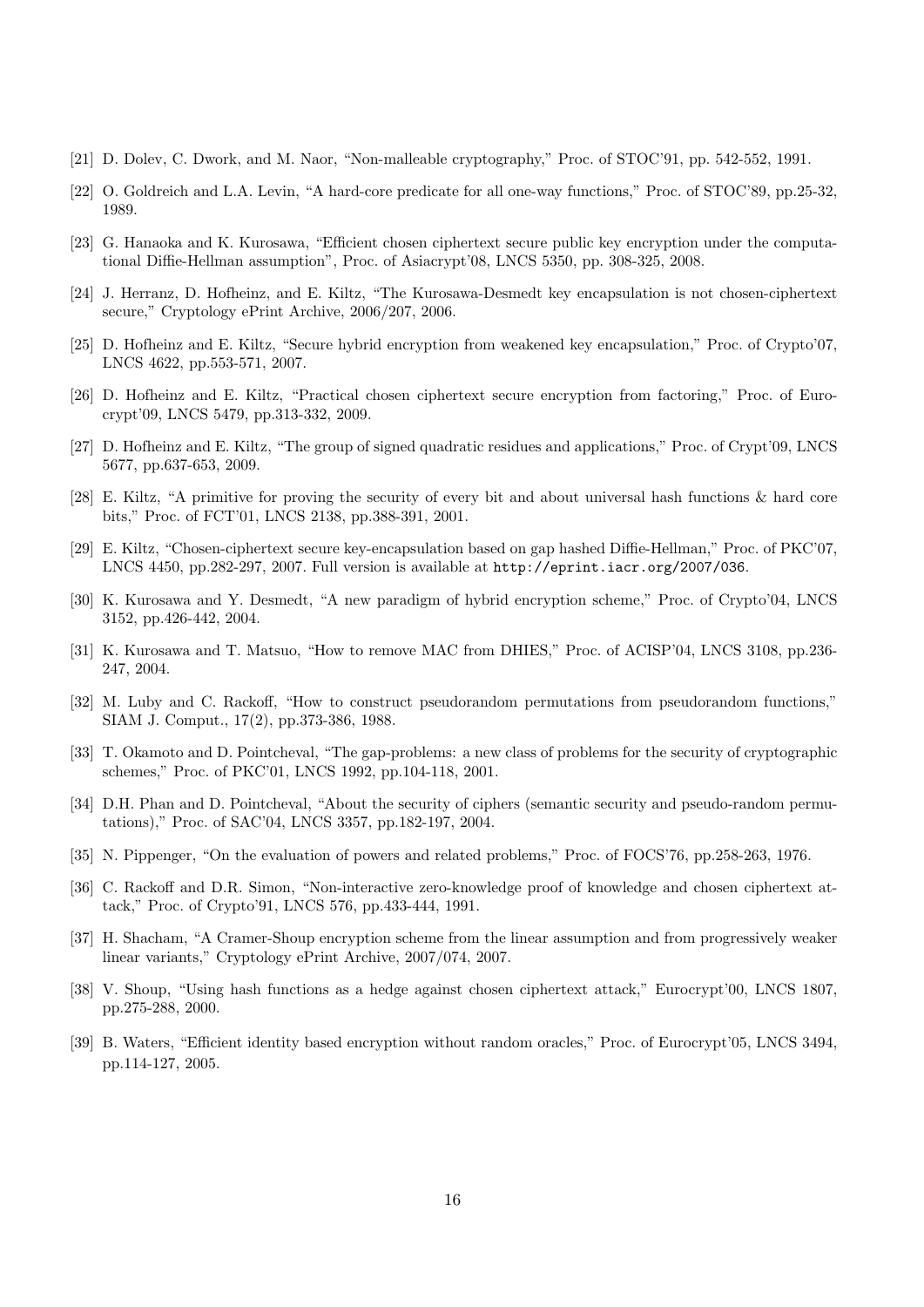# A Proof of Lemma 1

For proving the lemma, it is sufficient to show that for any 2k-dimensional vector  $R = (r_1, ..., r_{2k}) \in$  $\{0,1\}^{2k}$ ,  $Pr_x[\langle x,R\rangle = 0] \ge 1/2$ , where  $\langle x,R\rangle$  denotes the innerproduct of the binary representation of  $x \in \mathbb{Z}_q$  and R. We note that vector R is not required to be randomly picked, and even for biased ones, e.g. all zero or all one vectors, it is possible to prove that this always holds.

Then, the proof completes by proving the following claims: (i) Lemma 1 is true if for all  $i \in$  $\{1, 2, ..., 2k\}, \Pr_x[x_i = 0] \ge 1/2$  where  $x_i$  is *i*-th bit of the binary representation of x  $(x_1$  is the most significant bit of x), and (ii) For all  $i \in \{1, 2, ..., 2k\}$ ,  $Pr_x[x_i = 0] \ge 1/2$  holds. These are formally addressed as Claims 6 and 7.

**Claim 6.** For any 2k-dimensional vector  $R = (r_1, ..., r_{2k}) \in \{0, 1\}^{2k}$ ,  $Pr_x[\langle x, R \rangle = 0] \ge 1/2$  if  $Pr_x[x_i =$  $0 \geq 1/2$  always holds for all  $i \in \{1, 2, ..., 2k\}.$ 

*Proof.* Let  $p_i$  be the probability that the innerproduct of vectors  $(x_1, ..., x_i)$  and  $(r_1, ..., r_i)$  is zero, i.e.  $p_i = \Pr_x[\oplus_{j=1,\dots,i} x_j r_j = 0]$ , and let  $q_i$  be the probability that  $x_i$  is zero, i.e.  $q_i = \Pr_x[x_i = 0]$ . Then, we have the following equation:

$$
p_{i+1} = \begin{cases} p_i & \text{if } r_{i+1} = 0, \\ p_i q_{i+1} + (1 - p_i)(1 - q_{i+1}) & \text{if } r_{i+1} = 1. \end{cases}
$$

Therefore, by a straightforward modification of the above equation, we have

$$
p_{i+1} - \frac{1}{2} = \begin{cases} p_i - \frac{1}{2} & \text{if } r_{i+1} = 0, \\ (p_i - \frac{1}{2})(2q_{i+1} - 1) & \text{if } r_{i+1} = 1. \end{cases}
$$

It should be noticed that due to the assumption,  $q_i = \Pr_x[x_i = 0] \ge 1/2$  for all  $i \in \{1, 2, ..., 2k\}$ , and consequently, if  $(p_i-1/2) \ge 0$ , then  $(p_{i+1}-1/2) \ge 0$  also holds. Since  $p_1 \ge q_1 = \Pr_x[x_1 = 0] = 2^{2k-1}/q \ge$ 1/2, by the mathematical induction  $(p_i - 1/2) \ge 0$  always holds. Hence, we have  $(p_{2k} - 1/2) \ge 0$ , and therefore  $Pr_x[\langle x, R \rangle = 0] - 1/2 \ge 0.$ 

Claim 7. For all  $i \in \{1, 2, ..., 2k\}$ ,  $Pr_x[x_i = 0] \ge 1/2$ .

*Proof.* Let  $q_i$  be  $Pr_x[x_i = 0]$  for  $i \in \{1, 2, ..., 2k\}$  (as above), and let  $\pi_i$  be the *i*-th bit of the binary representation of q ( $\pi_1$  is the most significant bit of q). Let  $\mathsf{E}_i$  be an event that  $[(x_1, ..., x_i) = (\pi_1, ..., \pi_i)]$ is true. Then, we have

$$
q_i = \Pr_x[x_i = 0 | \mathsf{E}_{i-1}, \pi_i = 1] \Pr[\mathsf{E}_{i-1}, \pi_i = 1] + \Pr_x[x_i = 0 | \mathsf{E}_{i-1}, \pi_i = 0] \Pr[\mathsf{E}_{i-1}, \pi_i = 0] + \Pr_x[x_i = 0 | \overline{\mathsf{E}_{i-1}}] \Pr[\overline{\mathsf{E}_{i-1}}]
$$
  
\n
$$
\geq \Pr_x[x_i = 0 | \mathsf{E}_{i-1}, \pi_i = 1] \Pr[\mathsf{E}_{i-1}, \pi_i = 1] + \Pr[\mathsf{E}_{i-1}, \pi_i = 0] + \frac{1}{2} \Pr[\overline{\mathsf{E}_{i-1}}].
$$

Therefore, for proving the claim, it is sufficient to show that  $Pr_x[x_i = 0|\mathsf{E}_{i-1}, \pi_i = 1] \ge 1/2$ . Let  $q'_i$  be  $Pr_x[x_i = 0 | \mathsf{E}_{i-1}, \pi_i = 1].$  Then,  $q'_i$  is estimated as

$$
q'_{i} = \frac{2^{2k-i}}{p - \sum_{j \in \{1, \dots, i-1\}} \pi_j \cdot 2^{2k-j}} \ge \frac{2^{2k-i}}{2^{2k-i+1}} = \frac{1}{2},
$$

which proves the claim.

From Claims 6 and 7, the lemma is proved.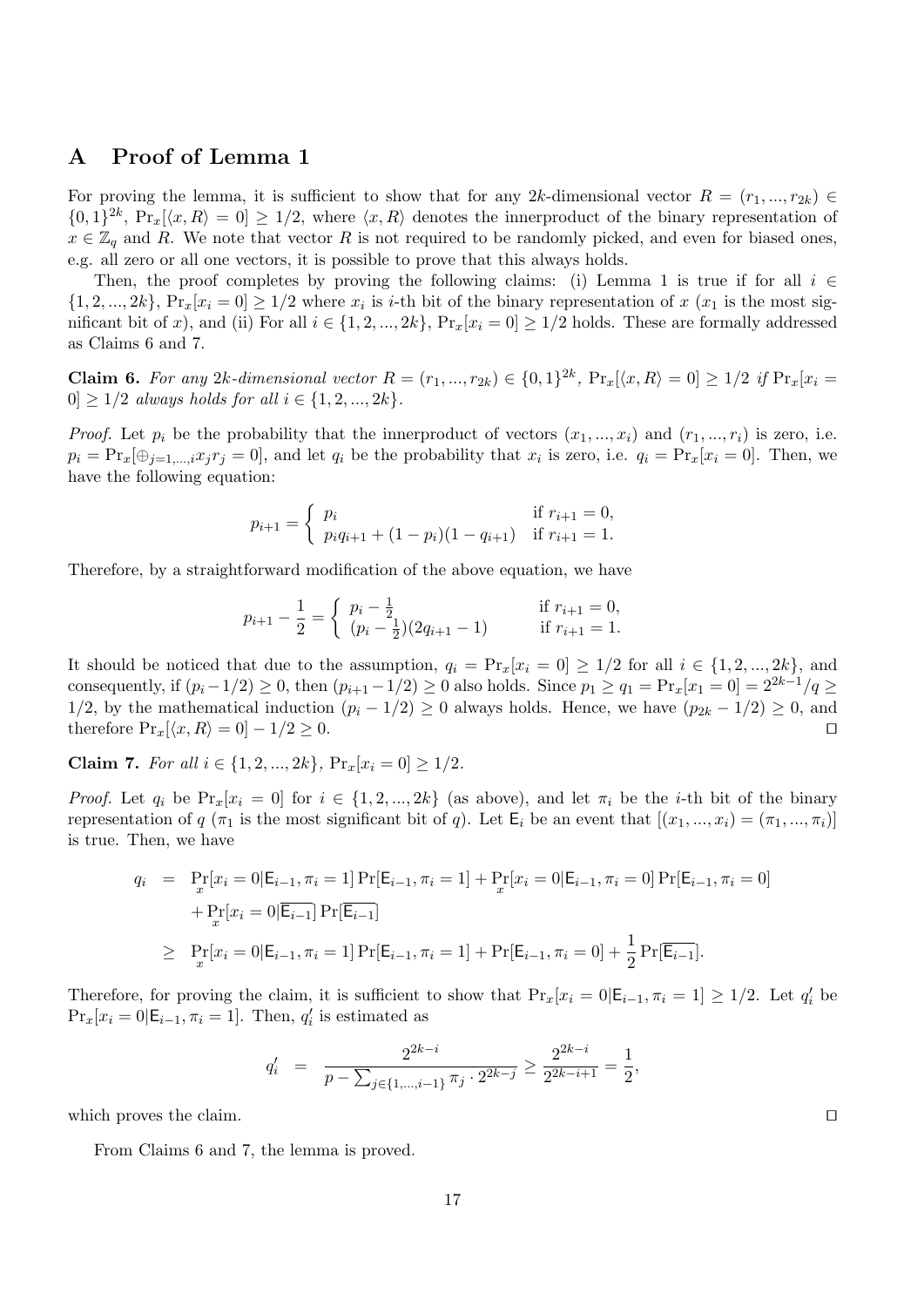## B Proof of Claim 3

Since rnd is information-theoretically hidden to A, for a query  $C = (C_0, C_1, C_2)$  TCR( $C_0$ ) = rnd happens with probability at most  $1/(p-2)$ . On the other hand, the probability of succeeding in generating a ciphertext  $C = (C_0, C_1, C_2)$  such that  $C_0 \neq C_0^*$  and  $TCR(C_0) = TCR(C_0^*)$  is bounded by  $\epsilon_{ter}$ . Therefore, Abort = true happens with probability at most  $\epsilon_{tcr} + q_D/q - 2$ .

# C Proof of Lemma 3

Assume we are given an adversary A which breaks CCA-security of the above KEM with running time  $\tau$ , advantage  $\epsilon$ , and  $q_D$  decryption queries. We use A to construct another adversary B which solves the IH<sup>2</sup>DH problem on  $\mathbb{G}$ , H and h.

Assume that there exists an adversary A' which can break the CCA-security of the above KEM with running time  $\tau$ , advantage  $\epsilon$ , and  $q_D$  decryption queries. That is, A' is given a challenge ciphertext

$$
(g^{\beta},g^{\beta\cdot f(s^{\star})},h(g^{a_1\beta})\oplus\cdots\oplus h(g^{a_k\beta})),
$$

where  $s^* = \textsf{TCR}(g^\beta)$ , and then A' can distinguish  $(H(y_1^\beta$  $|10^{\beta}|$ | $|...|$ | $H(y_k^{\beta})$  $(k)$ ) from a random k-bit string. By applying a standard hybrid argument, we can construct another adversary A which distinguishes

$$
(H(y_1^{\beta})||...||H(y_j^{\beta})||\n $random_{k-j})$
$$

from

$$
(H(y^{\beta}_1)||...||H(y^{\beta}_{j-1})||\mathit{random}_{k-j+1})
$$

for some j with  $1 \le j \le k$ , where random<sub>l</sub> denotes an  $\ell$ -bit random string, with running time  $\tau$ , advantage 1  $\frac{1}{k}\epsilon$ , and  $q_D$  decryption queries.

We use A to construct a distinguisher B for our IH<sup>2</sup>DH problem. That is, for given  $(g, g^{\alpha}, g^{\beta}, h(g^{\alpha\beta}))$ , h and  $\gamma$ , B decides if  $\gamma = H(g^{\alpha\beta})$  or a random bit as follows.

- 1. Let  $a_j = \alpha$ . B chooses  $a_1, \dots, a_{j-1}, a_{j+1}, \dots, a_k$  randomly from  $\mathbb{Z}_p$ . Let  $y_i = g^{a_i}$  for  $i = 1, \dots, k$ .
- 2. B picks a target collision resistant hash function TCR, and computes  $s^* = TCR(g^{\beta})$ .
- 3. B chooses  $t \in \mathbb{Z}_p^* \setminus \{s^{\star}\}\$ and  $u^{\star}, u_t \in \mathbb{Z}_p$  randomly.
- 4. Define  $a_0$  and  $a_{k+1}$  and  $f(x)$  in such a way that  $f(x) = a_0 + a_1x + \cdots + a_{k+1}x^{k+1}$  satisfies  $f(s^*) = u^*$ and  $f(t) = u_t$ . B computes  $y_0 = g^{a_0}$  and  $y_{k+1} = g^{a_{k+1}}$  by using  $g^{\alpha}$ .
- 5. B runs A on input a public key  $PK = (\mathbb{G}, g, y_0, y_1, ..., y_{k+1}, \text{TCR}, H, h)$ .
- 6. B computes a challenge ciphertext

$$
\psi^* = (g^{\beta}, (g^{\beta})^{u^*}, h((g^{\beta})^{a_1}) \oplus \cdots \oplus h(g^{\alpha \beta}) \oplus \cdots \oplus h((g^{\beta})^{a_k})
$$

and a challenge key

$$
K^* = (H((g^{\beta})^{a_1})||...||H((g^{\beta})^{a_{j-1}})||\gamma||random_{k-j}),
$$

where  $\gamma = H(g^{\alpha\beta})$  or a random bit.

7. When A makes a decryption query  $\psi = (C_0, C_1, C_2)$ , B proceeds as follows: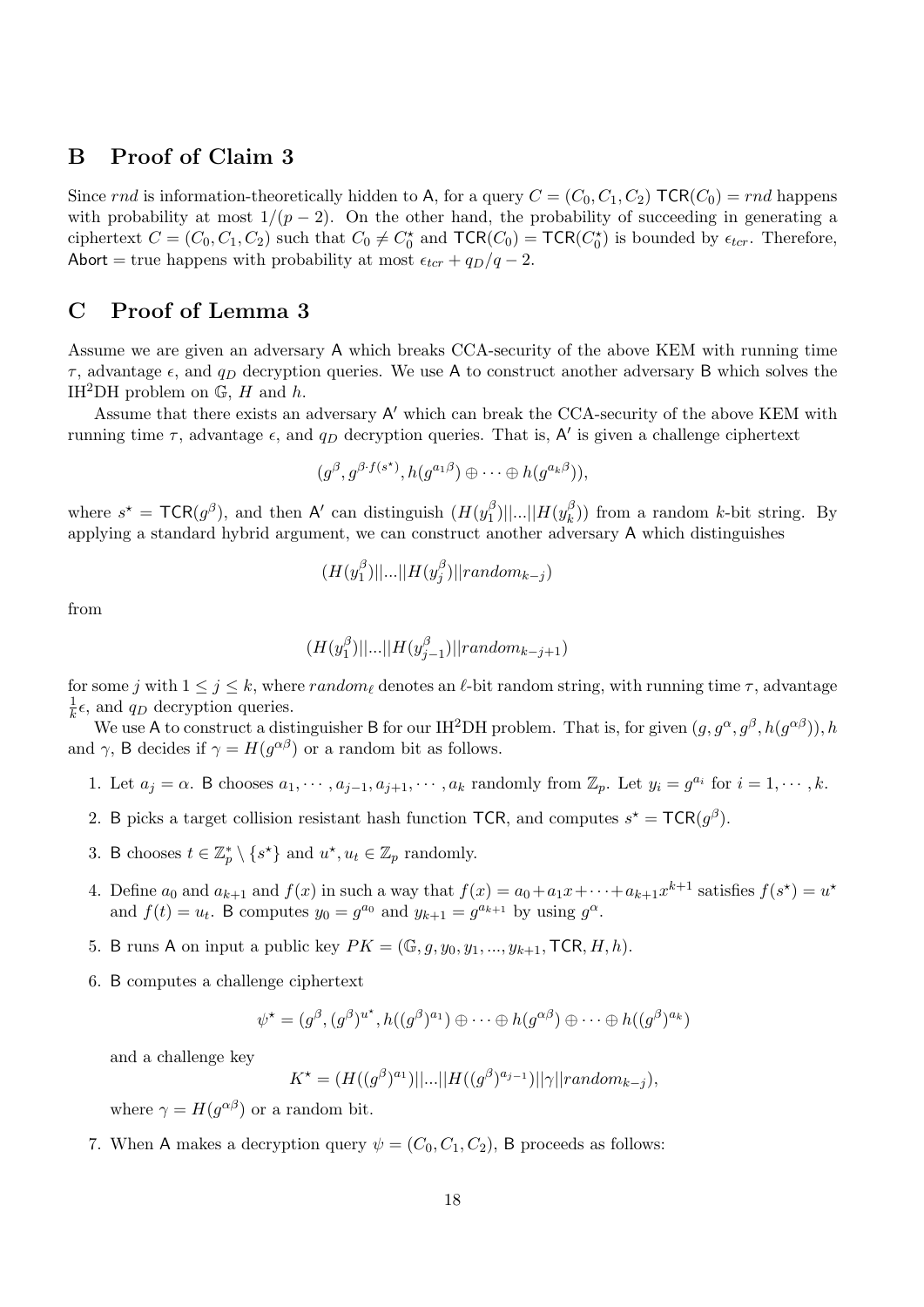(a) If  $C_0 = g^{\beta}$ , then B responds  $\perp$ .

- (b) If  $C_0 \neq g^{\beta}$  and  $\mathsf{TCR}(C_0) \in \{s^*, t\}$ , then B aborts and outputs a random bit.
- (c) Otherwise let  $TCR(C_0) = s$ . Define  $a_{0,t}, a_{i,t}, a_{k+1,t}$  and  $f_t(x)$  in such a way that

$$
f_t(x) = a_{0,t} + a_1 x + \dots + a_{j,t} x^j + \dots + a_k x^k + a_{k+1,t} x^{k+1}
$$

satisfies

$$
f_t(s) = \log_{C_0} C_1
$$
,  $f_t(s^*) = u^*$ ,  $f_t(t) = u_t$ .

B computes  $z_t = C_0^{a_{j,t}}$  $\int_0^{a_{j,t}}$  by using Lagrange formula. If

$$
C_2 = h(C_0^{a_1}) \oplus \cdots \oplus h(z_t) \oplus \cdots \oplus h(C_0^{a_k}),
$$
\n(1)

then B returns  $(H(C_0^{a_1})||...||H(z_t)||...||H(C_0^{a_k})).$  Otherwise it returns " $\perp$ ".

8. Finally, A outputs a bit b as his guess, and B outputs the same bit b as his own guess for  $h(g^{\alpha\beta})$ .

Let Win denote the event that for the challenge ciphertext in the real world, A correctly distinguishes  $(H(y_1^{\beta}$  $_{1}^{\beta})||...||H(y_{j}^{\beta}% )||\leq\frac{1}{2}$  $\int\limits_j^\beta ) || random_{k-j} ) \,$  from  $(H(y_1^\beta$  $|10^{\beta}| |...| |H(y_j^{\beta})$  $\sum_{j=1}^{3}$ )||random<sub>k−j+1</sub>), Abort denote the event that for the challenge ciphertext  $\psi^* = (C_0^*, C_1^*, C_2^*)$  and a random  $t \in \mathbb{Z}_p^* \setminus {\{ \mathsf{TCR}(C_0^*) \}}$ , A submits a ciphertext  $\psi = (C_0, C_1, C_2)$  such that  $C_0 \neq C_0^{\star}$  and  $TCR(C_0) \in \{TCR(C_0^{\star}), t\}$ , and Invalid denote the event that A submits a ciphertext  $\psi = (C_0, C_1, C_2)$  which is rejected in the real world, but not in the above simulation. More precisely,  $\psi$  is a ciphertext such that  $TCR(C_0) \notin \{TCR(C_0^*), t\}$  and Eq. 1 holds, but  $C_1 \neq C_0^{f(s)}$  $\frac{d}{b}$  $\frac{(s)}{b}$ . Then, B's advantage in distinguishing  $H(g^{\alpha\beta})$  is estimated as follows:

$$
\frac{1}{2} \cdot |\Pr[\mathsf{B}(g, g^{\alpha}, g^{\beta}, h(g^{\alpha \beta}), H(g^{\alpha \beta})) = 0] - \Pr[\mathsf{B}(g, g^{\alpha}, g^{\beta}, h(g^{\alpha \beta}), T) = 0]|\n\n\geq |\Pr[\mathsf{Win} \land \overline{\mathsf{Abort}} \land \overline{\mathsf{Invalid}}] - \frac{1}{2}|\n\n\geq |\Pr[\mathsf{Win}] - \Pr[\mathsf{Abort}] - \Pr[\mathsf{Invalid}] - \frac{1}{2}||.
$$

The proof is completed by estimating bounds on Pr[Abort] and Pr[Invalid].

Claim 8. Pr[Abort]  $\leq \epsilon_{tor} + \frac{q_D}{p-2}$ .

*Proof.* Since t is information-theoretically hidden to A, for a query  $\psi = (C_0, C_1, C_2)$  TCR $(C_0) = t$  happens with probability at most  $1/(p-2)$ . On the other hand, the probability of succeeding in generating a ciphertext  $\psi = (C_0, C_1, C_2)$  such that  $C_0 \neq C_0^*$  and  $TCR(C_0) = TCR(C_0^*)$  is bounded by  $\epsilon_{ter}$ . Therefore, Abort = true happens with probability at most  $\epsilon_{tr} + q_D/q - 2$ .

Before estimating Pr[Invalid], we address a useful claim for it.

**Claim 9.** Suppose that  $(C_0, C_1) \neq (g^r, g^{rf(s)})$  at step 7. For  $t_1, t_2 \in \mathbb{Z}_p^* \setminus \{s^{\star}\},$  let  $z_{t_1}$  and  $z_{t_2}$  be  $z_t$  with  $t = t_1$  and  $t_2$ , respectively. If  $t_1 \neq t_2$ , then  $z_{t_1} \neq z_{t_2}$ .

*Proof.* Suppose that  $z_{t_1} = z_{t_2}$ . Then we have

$$
\Delta(x) = f_{t_1}(x) - f_{t_2}(x)
$$
  
=  $(a_{0,t_1} - a_{0,t_2}) + (a_{k+1,t_1} - a_{k+1,t_2})x^{k+1}.$ 

Further it is clear that

$$
\Delta(s) = \Delta(s^*) = 0.
$$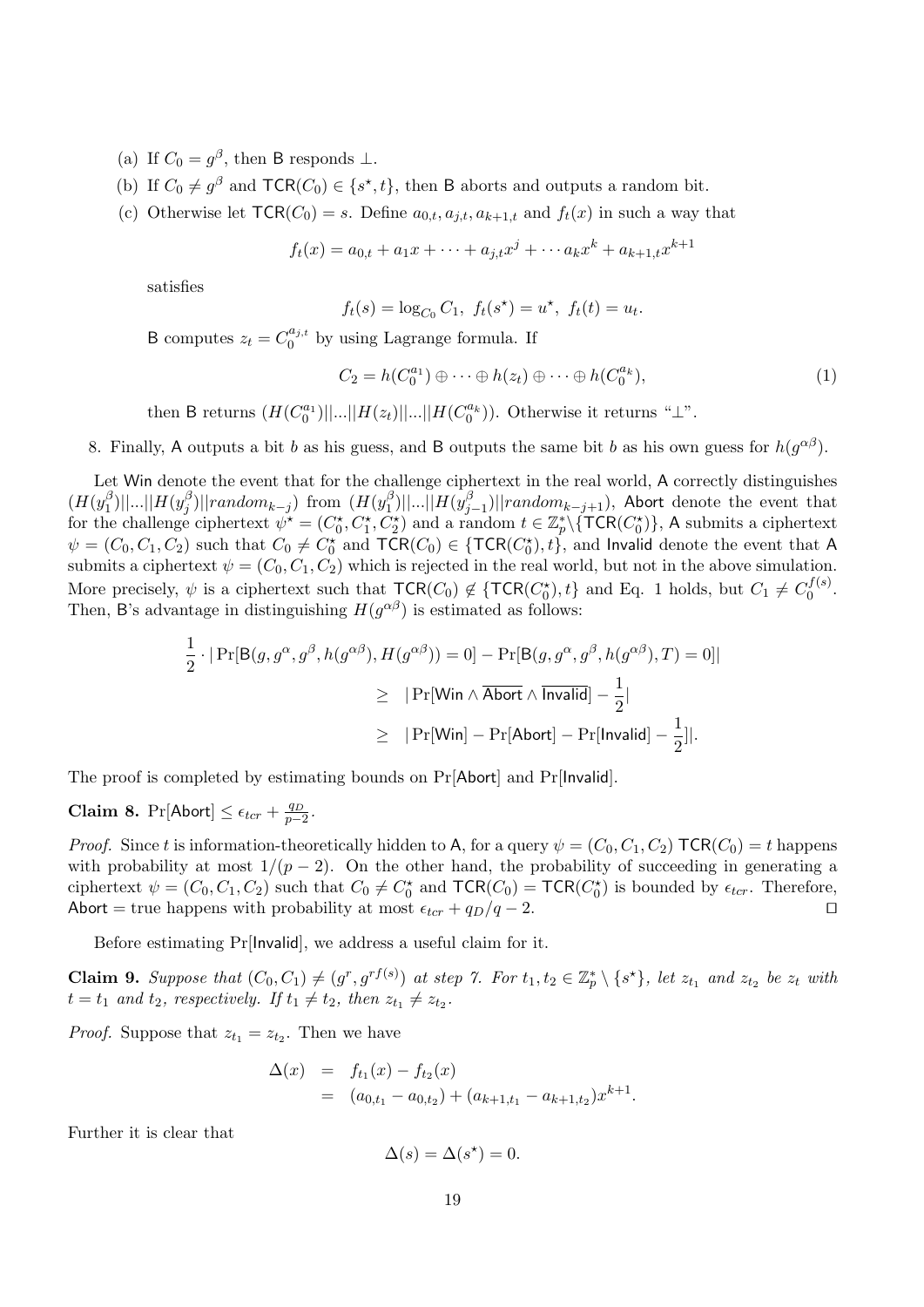Hence we obtain that  $f_{t_1}(x) = f_{t_2}(x)$ . In this case, let

$$
\Delta'(x) = f_{t_1}(x) - f(x)
$$
  
=  $(a_{0,t_1} - a_0) + (a_{j,t_1} - \alpha)x^j + (a_{k+1,t_1} - a_{k+1})x^{k+1}.$ 

Then it is easy to see that

$$
\Delta'(s^*) = \Delta'(t_1) = \Delta'(t_2) = 0.
$$

Therefore we obtain that  $f_{t_1}(x) = f(x)$ . However this is a contradiction because  $f_{t_1}(s) \neq f(s)$ .

Now, we are ready to estimate an upper bound on Pr[Invalid].

**Claim 10.** Pr[lnvalid]  $\leq q_D \cdot (\epsilon_{kdf} + \frac{1}{2^l})$  $\frac{1}{2^k} + \frac{2}{p-2}$ ).

*Proof.* It is obvious that Eq. 1 holds with probability at most  $1/2^k$  if no information on  $h(z_t)$  is given. From Claim 9, we have that if  $C_1 \neq C_0^{f(s)}$  $v_0^{(s)}$ , then  $z_t$  takes  $p-2$  different values according to  $p-2$  different values for t. Since h is a KDF, the distribution of  $h(z_t)$  is computationally indistinguishable from the uniform distribution with advantage at most  $\epsilon_{kdf} + 2/p$ , where  $2/p$  comes from statistical distance between the uniform distributions over  $\mathbb{Z}_p$  and  $\mathbb{Z}_p^*\backslash\{t\}$ . Hence, for an invalid query Eq. 1 holds with probability at most  $1/2^k + \epsilon_{kdf} + 2/p$ .

From Claims 8 and 10, we have

$$
\epsilon_{ih^2dh} \ge \frac{1}{k} \epsilon - \epsilon_{tcr} - q_D \left( \epsilon_{kdf} + \frac{1}{2^k} + \frac{3}{p-2} \right),\,
$$

which proves the lemma.

## D Proof of Theorem 4

Assume we are given an adversary A which breaks CCA-security of  $\Pi$  with advantage  $2\epsilon$ . We use A to construct another adversary B which breaks CCCA-security of  $\Pi'$  with advantage  $\epsilon$  and uncertainty  $\mu(\geq 1/2^k)$ . Specifically, when A submits a decryption query  $(\psi, K_a)$  to B, B also submits  $(\psi, pred(\cdot))$  to the CCCA challenger where pred is defined as  $pred(K) = 1$  iff the first k bits of K is identical to  $K_a$ . Obviously, this does not contradict to the restriction that  $\mu \geq 1/2^k$ . Therefore, B can perfectly respond to A's queries by using the challenger's answer to A. For the CCCA challenge ciphertext  $(\psi^*, \hat{K})$  for B, B inputs  $((\psi^*, \hat{K}_a), \hat{K}_{s,b})$  to A where b is a random bit,  $\hat{K} = (\hat{K}_a || \hat{K}_{s,0})$ , and  $\hat{K}_{s,1}$  is a random string with  $|\hat{K}_{s,1}| = k$ . It is clear that this is a valid CCA challenge ciphertext if  $\hat{K}$  is the real key for  $\psi^{\star}$ , and therefore, in this case A will output b' such that  $b' = b$  with advantage  $2\epsilon$ . On the other hand, if  $\overline{K}$  is random, then A may notice that it is a simulation, but it can not do anything except for randomly guessing b. Hence, if  $\Pi'$  is CCCA-secure, then  $\Pi$  is CCA-secure.

### E Instantiation of Our Conversion

Here, we demonstrate to construct a new CCA-secure KEM which is derived from the (CCCA-secure) KD KEM via our conversion, and address its efficiency. The construction of the original KD KEM is as follows: Let G be a multiplicative group with prime order p, and  $g, h \in \mathbb{G}$  be generators. The decryption key is  $dk = (x_0, x_1, y_0, y_1) \stackrel{R}{\leftarrow} \mathbb{Z}_p^4$ , and the public key is  $PK = (\mathbb{G}, g, h, X, Y, \text{TCR})$  where  $X = g^{x_0}h^{x_1}$ ,  $Y = g^{y_0} h^{y_1}$ , and TCR is a target collision resistant hash function. A ciphertext and its corresponding